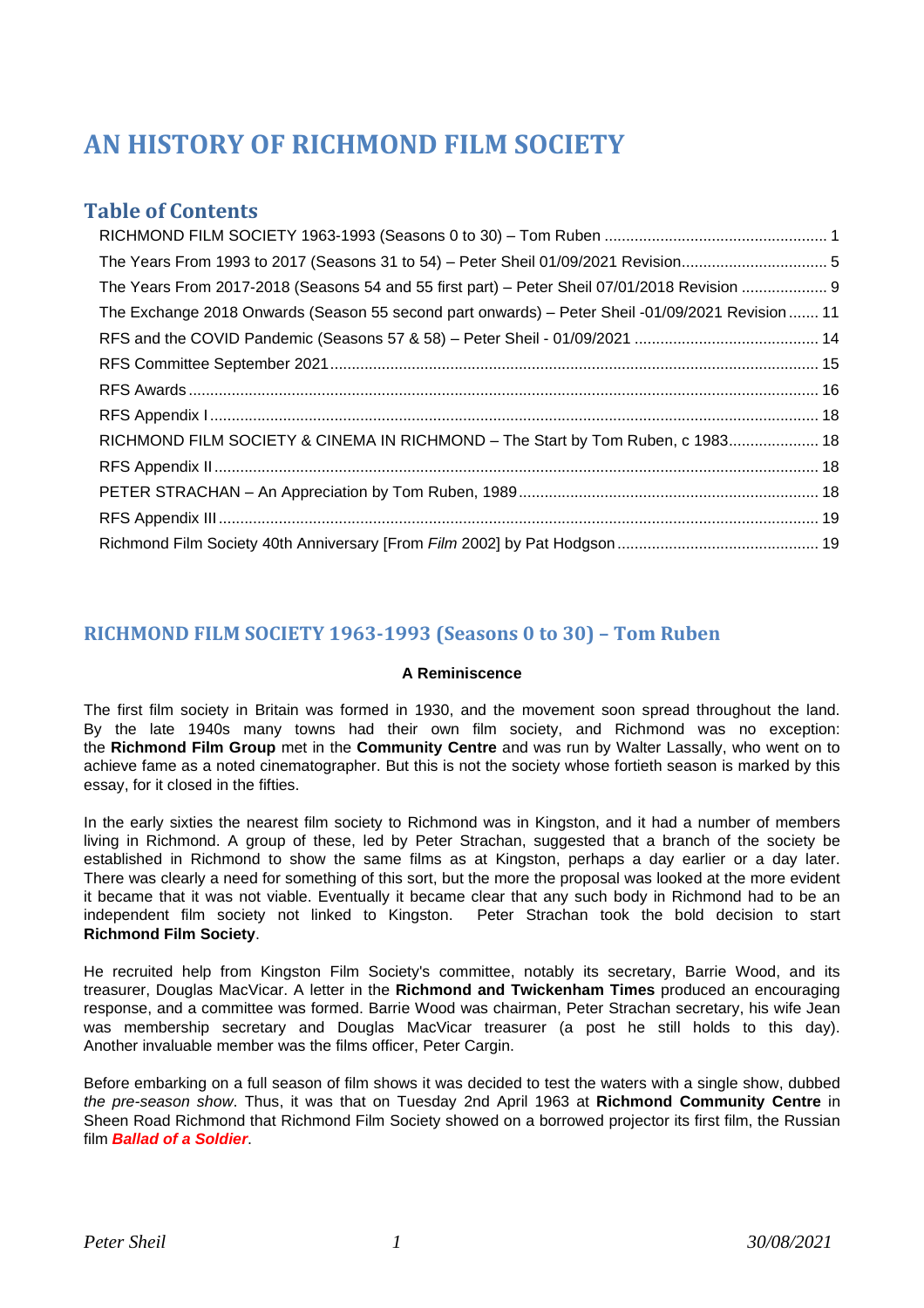This show was a resounding success, and it was decided to go ahead with planning a full season to start in September. The **Community Centre**, sited where Waitrose is today, was approached, and it was found that the only regular dates on which the main hall was available was every third Tuesday; Tuesday has been film show night ever since.

Much activity went on during the summer. A season of nine shows were planned, starting on 24th September 1963 with Ingmar Bergman's *The Face*, preceded by a short by Roman Polanski, *Two Men and a Wardrobe*. The films were selected and booked by Peter Cargin, who also wrote a series of erudite programme notes. These were issued in a series of artistic covers bearing individual screen-printed designs by Peter Strachan, which have now become collectors' items. Also in the summer the present writer was co-opted onto the committee as technical officer and helped in the construction of a screen, and of a projector stand which we are still using today. It is not the purpose of this essay to give a blow-by-blow account of the society's history. It must suffice to pick out some significant incidents of the last thirty years.

We soon lost our chairman when Barrie Wood was appointed secretary of our parent body, the **British Federation of Film Societies**. He was succeeded by Jack Sanderson and then Roy Beckett. In 1971 Roy tragically died suddenly, and the crisis at the top of the committee was resolved when Peter Strachan agreed to step up from secretary to chairman, an office which he held until 1989. In recognition of his long service he was made an honorary life member of the society, as was our first membership secretary Jean Strachan.

[Upon Peter's stand down as RFS chairman in 1989 the role was taken up by Richard Howarth. Who in turn was succeeded by Margaret Sutcliffe in 1992, sadly Margaret died in-post at the end of 2004. Whereupon the present chairman Peter Sheil took over – insert from Peter Sheil 13/11/2018].

Peter Cargin succeeded Peter Strachan as secretary for a number of years, until he too left us to take up a full-time post at the **Federation** as their information officer and editor of their magazine *Film* - a post he holds to this day. He also was made an honorary life member.

The 1964 Christmas show was notable, for we showed our first silent film, Buster Keaton's *The General*. To provide piano accompaniment we hired the services of Arthur Dulay, a veteran musician from the days of silent cinema and the **National Film Theatre**'s resident pianist. Although living in Richmond, this was the first time he had ever been asked to perform in his home town.

For our first show in 1970 we selected Jean-Luc Godard's *Weekend*, which had achieved some notoriety. At that time our programmes were listed in **Time Out**, and as a result we found our doors besieged by seemingly half the hippy population of London. We didn't dare to turn them away, so despite breaking regulations about taking money at the door we admitted as many as we could, to the great benefit of our finances. People were sitting in the aisles, babies cried during the performance, and a good time was had by all. Fortunately we didn't have a fire inspection during the show!

In the early years, before we acquired our own projectors, we used to borrow one from a variety of educational establishments. It usually fell to Peter Strachan to collect a projector, often from somewhere in the wilds of Surrey, and return it the next morning. At that time, we used only one projector, and endured the consequent breaks in projection to change reels [The society owning its own 16mm projector was under discussion from season 3 through season 4. So from surpluses from previous seasons and with the anticipated surplus from season 5 the society purchased one for £175, in time for the start of season 5 (19/09/1967) – insert from Peter Sheil 13/11/2018].

We did not go without our share of disasters, fortunately mainly minor ones. There was the occasion when it was discovered at the last minute that there was a double booking for the **Community Centre** hall, and we were forced to decamp to the restaurant in the basement. On another occasion we were about to start the showing of *Some Like it Hot* when, on switching on the projector, the lamp blew. This is of course something that is always liable to happen, so we had a spare. What is not so liable to happen did so now, for our one and only spare also failed immediately. Several contingency plans were then set into motion simultaneously, with the result that after some delay the show started on a projector borrowed from **Richmond College of Further Educatio**n. Shortly afterwards a second projector arrived, accompanied by **Kingston Film Society**'s projectionist who had been pried away from his fireside.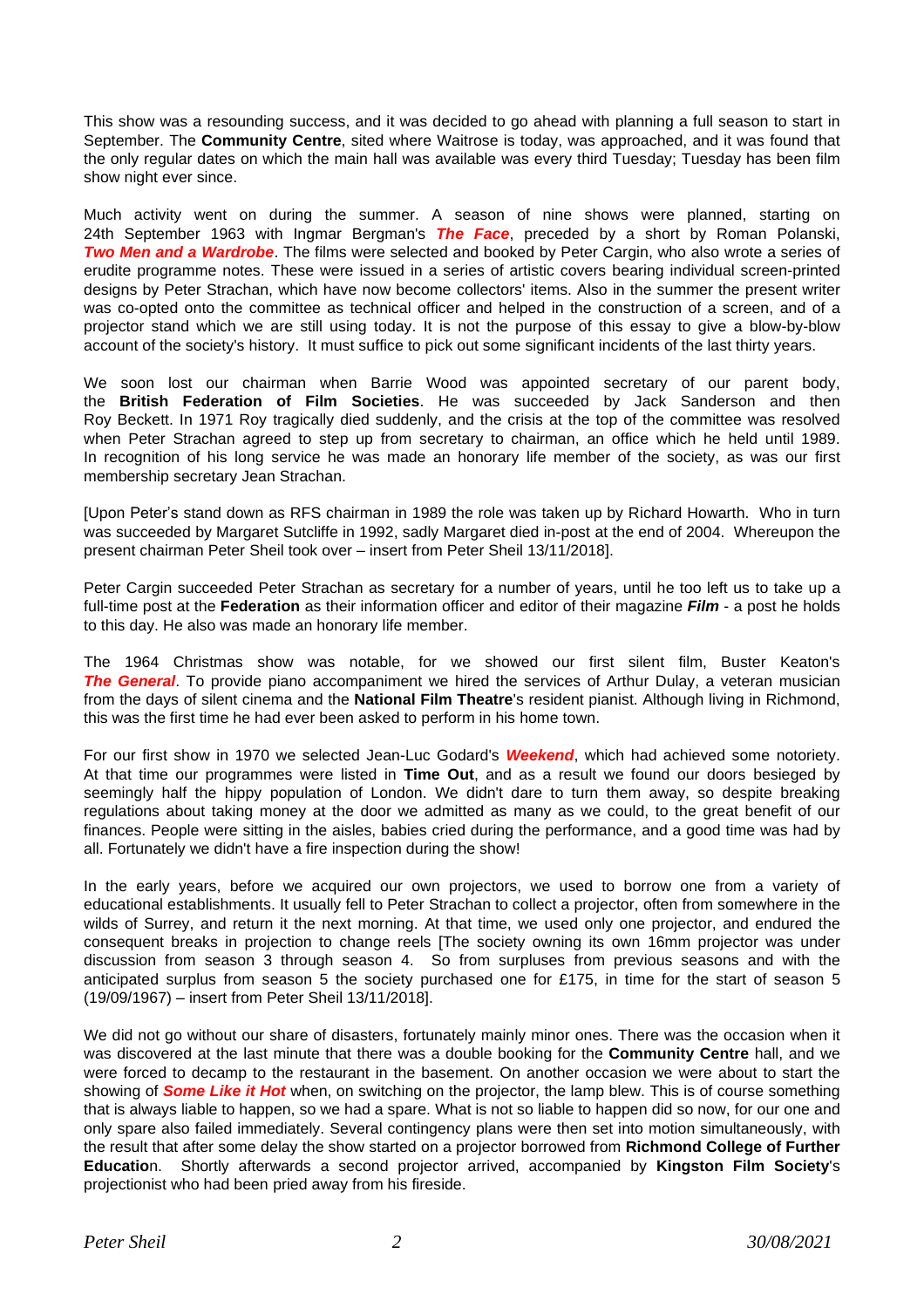Then there was the occasion in 1975 when we were due to show *Two Lane Blacktop*. When the projector was being set up we discovered that the second reel, though not the first, belonged to an entirely different film. Clearly we could not show this - but the show must go on -The day was saved when the present writer set out to race to Shepherd's Bush to pick up the print of *MASH* which **BICC Film Society** were due to show the following day. We eventually got going almost an hour late.

On another occasion an enforced last-minute change of programme was avoided only by an incredible coincidence. On the day before the show the film hadn't arrived. Yes, the distributor had sent it out, by Securicor. Securicor eventually located it at their Wandsworth depot and promised to deliver next morning. By lunch time it hadn't turned up - Securicor had dispatched it safely out of reach to the Midlands. The distributor then told us that, yes, he had another print, but unfortunately it was out on loan. As luck would have it, it was at a school in Shepherd's Bush, so after phoning them we were able to borrow that print for the evening.

You may have wondered how we come across the films that make up our programmes. Many of them are spotted at **Viewing Sessions**, the most important of which these days are organised by the **Federation** at the **National Film Theatre** over a spring weekend. These sessions are usually attended in force by committee members. In addition to film shows in three theatres, a series of awards is made to deserving societies and individuals. In 1981 Richmond Film Society won a commendation in the **Film Society of the Year Awards** (as it was joint runner-up in the *Larger Conurbations* category]. In producing this extensive addendum the author has trawled through our archives and has also come across a **Certificate of Special Merit** issued by the BFFS in 1986 but for what?

Two further celebrity visits to mention from our period at the **Community Centre**. In 1975 for the showing of *Number Seventeen*, which was made by Alfred Hitchcock in 1932, we were joined by its star John Stuart. And in 1981 the piano accompaniment to Sergei Eisenstein's *Strike* (screened 27/10/1981) was played by the distinguished pianist and organist Florence de Jong. Unfortunately we could not lay on an organ for her, but we were pleased to learn that she had just been given the money for one at the NFT, where she had succeeded Arthur Dulay as Director of Music.

After twenty years we were ejected from our home when the **Community Centre** (on the site of the Richmond Waitrose) closed at the end of 1983. The Community Association was due to move into part of the **Parkshot** site of **Richmond Adult and Community College** at the beginning of 1984, but unfortunately the building was not ready in time, so we lost the second half of the 1983-4 season.

We had planned to move specifically into **Parkshot**'s **Queen Charlotte Hall**, which was provided with a magnificent projection suite largely for our use. The **Queen Charlotte Hall** was still not ready by the following autumn, so we opened the 1984-5 season in the **Studio Theatre**, with the projectors squeezed into the lighting control room, and have stayed there ever since. It would require a doubling of membership to justify a move to the Hall. Our first show at **Parkshot** was *Heat and Dust* from the Merchant-Ivory stable, and we had a visit from its producer **Ishmael Merchant** to introduce the film.

This has been a brief recollection of some events in the history of Richmond Film Society, concentrating mainly on the early years at the **Community Centre**. No mention has been made of many significant topics: short films, 6/7 cups, small meetings, special seasons, PUBs, **Saturday Nights at the Movies**, to name just a few. These must await another occasion.

We conclude with a chronological list of all the 401 feature films shown in the course of our thirty years (errors and omissions excepted) [*now updated (November 2018) to the present and includes the exact screening date – where known – plus some ancillary information such as the sub-seasons*].

#### **Tom Ruben**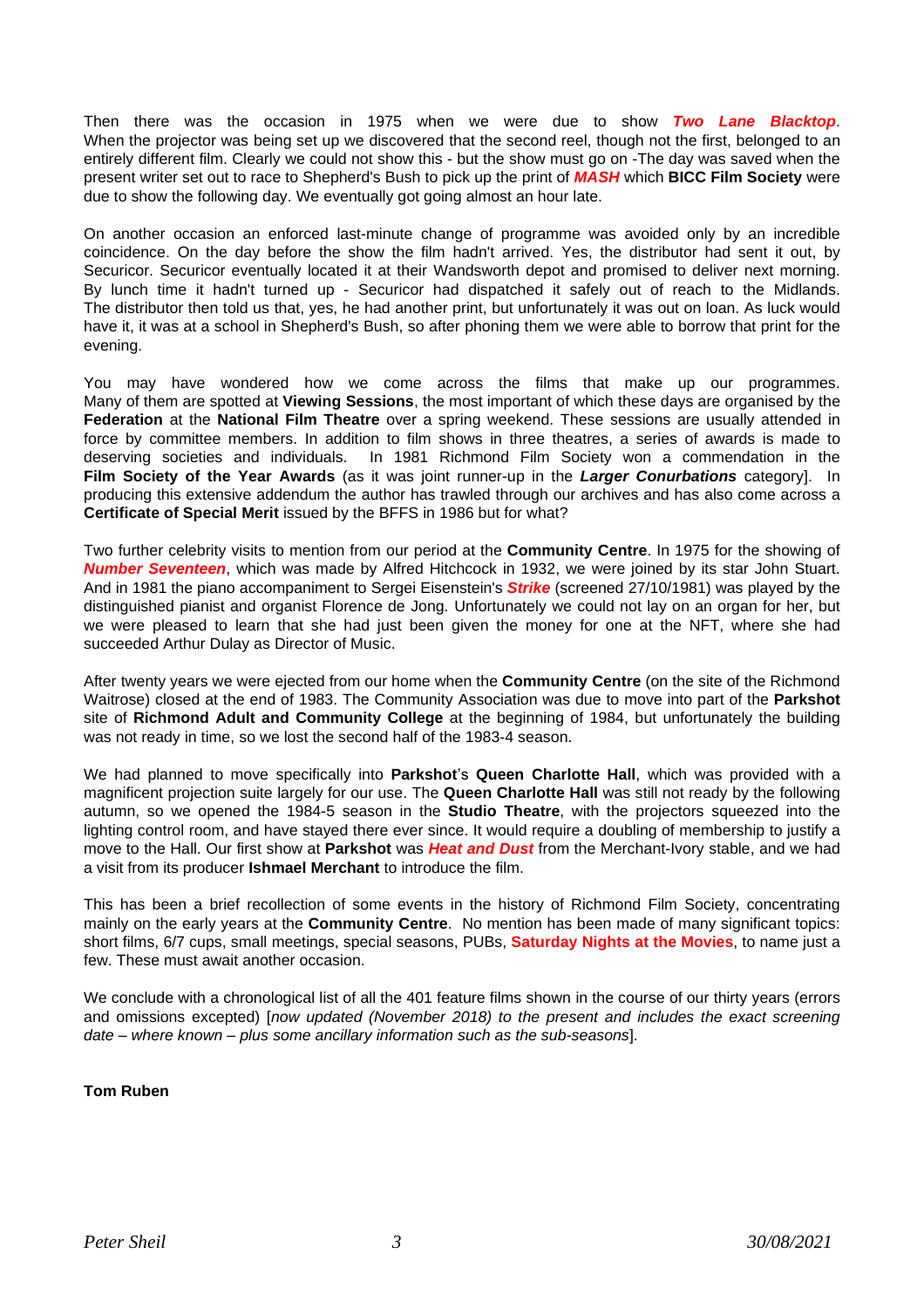[This section added by **Peter Sheil** and revised several times in **2018**:

RFS started with the "test" film *Ballad of a Soldier* as mentioned by Tom above. Then for the next 8 seasons programmes were once a month, on the third Tuesday, with the odd extra film.

The term Programme was adopted for each screening evening, a term that persists in its use to today. Originally though it made more sense than it does today (as we now only screen a single feature film) as then each evening was composed of a programme of typically one or two shorts (films of less than 30mins duration) then a coffee break before the main feature. Sadly with the move to **Parkshot** it became impossible to for us to show shorts as we had to be out of the premises by 10:30 (plus there was a financial consideration too as their hire cost was only slightly less than that of the main feature, although most were obtained for no charge through worthy organisations such as the National Film Board of Canada and the Goethe Institute). The last season where a short was included with every feature was season 21 (1983). Since then only on rare occasions have we shown/do we show shorts.

In season 2 (1965) a survey of the 127 membership was taken asking them to list their top four films. The top two of the four were subsequently programmed as part of season 3: *The Third Man* and *The Knife in the Water*.

For the first 9 film season membership for all programmes was £1.00 and guest tickets 3s 6d (£0.18). On the success of seasons 1 to 7 the decision was taken to increase the number of programmes offered. So in seasons 8 (1970-71), 9 (1971-72) and 10 (1972-73) supplementary films were offered in addition to the core nine films of the season. On season 8's brochure four extra dates are listed with an entrance fee of 4s (£0.20) per film for the four as yet to be programmed films. Evidence from the programme notes suggest that possibly only two films of the proposed four extra films were actually screened (Tom though does list other films of this vintage on his historic list which are not specified in the programmes, so it is likely that these other dates were used). This led to, in seasons 9 & 10, to a supplementary sub-season being offered, at the season start, in addition to the core nine films; i.e. you could pay for the basic 9 film season at £1.25 and £1.50 respectively or you could pay £2.00 and gain entrance to the respective sub-seasons too. The season 9 sub-season of 4 extra programmes was entitled **Dream Cinema**. The season 10 sub-season of 4 extra programmes was entitled **Eros in the Cinema**.

From season 11 (1973-74), based on the success of the combined 9 film season and their supplements as offered with seasons 8 to 10, the decision was taken to increase the default number of programmes in a season by increasing the screening frequency to one film every other week, on alternate Tuesdays; i.e. a season became a 15 film programme, all covered by one membership fee (again with the odd extra one). Fifteen film seasons is how things continued until season 55 (see below). By season 9 the guest ticket price had risen to £0.25.

The model for the 15 film seasons was first film in the 3rd week in September; AGM at the 5th film mid-November; Christmas party with the 7th film in the 2nd week of December; the last film of the season being at the end of April/start of May.

After the screening the committee always found itself in need of refreshment and invited attendees to join them and discuss the film in a local hostelry. While in the **Richmond Community Centre** it was the **Richmond Arms** (now renamed **The Tap**) then, with the move to **Parkshot**, we alternated between **The Sun** and **The Orange Tree**.

The seasons 9 and 10 model of having sub-seasons within the main season continued with the selection of 4 to 6 films of the 15 film season fitting a common theme. Seasons 11 and 12 probably had themes but this information has been lost (we have no season 11 or season 12 brochures or film notes in the archive). It is very likely though that the season 11 theme was **French Cinema** as there are 4 French films in the season. We do know though that in season 13 we had the sub-season **Landscape into Film**, in season 14 **Growing Up**, in season 15 **American Dream or American Nightmare?**, in season 16 **The Outsider** and in season 17 **Australian Cinema**. After season 17 regular sub-seasons ceased but were not completely forgotten, on jumping to season 23 you will find **Six Decades of British Cinema** (to mark **British Film Year**… but what happened to the film from the 1970s?) and then in season 28 **Cinema Exhibition**.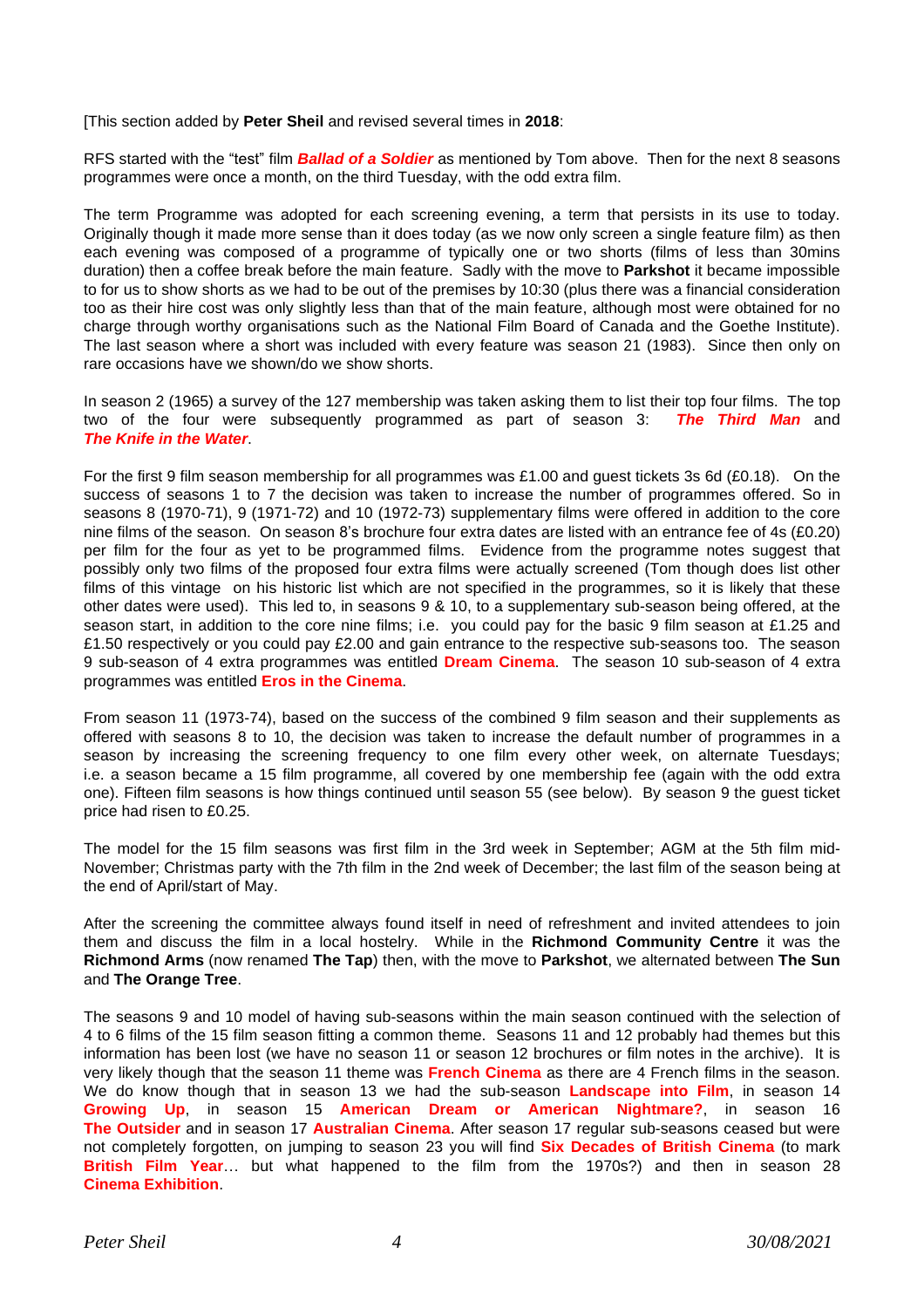Distributors tended to only have one 16mm copy of a film as a result of its high cost of manufacture. This meant that with projection by one film society after another across the breadth of the land the prints could get very worn. Film societies would advise each other of these poor quality prints in circulation, which meant that we every now and then substituted, at short notice, a published film in our brochure for another; usually one by the same director if at all possible.

In the early seasons there were extra "small meetings" often held in the *Centre Film Unit* premises in Richmond. These were talks and discussions lead by visiting speakers with extracts for which an entrance fee of 2s6d (£0.125) was charged. These included: **Musicals** 25/01/1965; **National Film Board of Canada Shorts** 04/05/1965; **Animation** 07/01/1969; **Propaganda** 07/03/1969; **Musicals** again 25/11/1969; **The Underground Cinema** 27/01/1970; **A Director's Work** 24/03/1970.

One of the more notable guest speakers was **John Trevelyan** on 05/11/68, the secretary of the **British Board of Film Censors** talking about its and his role. Dovetailed with this was a special extra screening of the BBFC banned film, *The Switchboard Operator*, for which entrance was charged at 5s (£0.25).

The occurrence of non-film events then dropped off with only a few of note (not previously mentioned by Tom) taking place. Namely two distinguished visitor presenters:

(i) On 24th March 1988, to mark our Silver Jubilee – 25 years, **Leslie Halliwell** gave a talk entitled *Adventures of a Film Buyer* (ticket £1:50). In the pre-digital age Leslie produced the film buff's bible *Halliwell's Film Guide* (This 1988 visit to us is referenced on page 241 of *'Halliwell's Horizon'* a biography written by Michael Binder);

(ii) On 23rd March 1991 **John Huntley** gave a talk entitled *Railways and the Cinema* (ticket £4:00). John was a film historian who lived in Kew and presented to us a number of historic archive transport films from the Richmond area. His archive lives on as the **Huntley Film Archives**: [http://www.huntleyarchives.com](http://www.huntleyarchives.com/)

Plus as referenced above by Tom two **Saturday Night at the Movies**. Compilation events put on by the committee recreating an historic cinema experience (the second put on as the first was such a success).

On 6 th February 1988 we put on **Saturday Night at the Pictures: A Nostalgic Return to the Golden Days of Pre-War Cinema** to mark RFS's silver jubilee (ticket £3:00). This was put on in the main theatre at **Parkshot**, the **Queen Charlotte Hall** to accommodate the larger audience. This event was joint venture with **The Cinema Organ Society**.

On 30th September 1989 we put on **Saturday Night at the Pictures II: The War Years 1939-1945** (ticket £4:00) also in the **Queen Charlotte Hall**.

The room hire rate in **Parkshot** was discounted for charities, so this was a driver for Richmond Film Society to become a charity, Not a straightforward process. We were successful and became a Registered Charity on 21st January 1987, our charity number is 295898].

**~~~~~~~~~~~~~~~~~~~~~~~~~~~~~~~~~~~~~~~~~~~~~~~~~~~~~~~~~~~~~~~~~~~~~~~~**

# <span id="page-4-0"></span>**The Years From 1993 to 2017 (Seasons 31 to 54) – Peter Sheil 01/09/2021 Revision**

Sadly Tom Ruben, the author of the earlier section of this history of RFS, died in 2008 but very kindly and generously left RFS a legacy of £5,000.

During our tenure in **Parkshot** technology advanced. From the early 1990s we knew 16mm was on its way out because as the decade progressed fewer and fewer films were being transferred to this medium, so hindering our film selection. In 1996-1997 an RFS working group extensively looked into the option of going over to 35mm film projection but the equipment proved to be too expensive, probably on reflection a good decision since the arrival of digital media was just around the corner. 16mm film was fully replaced in the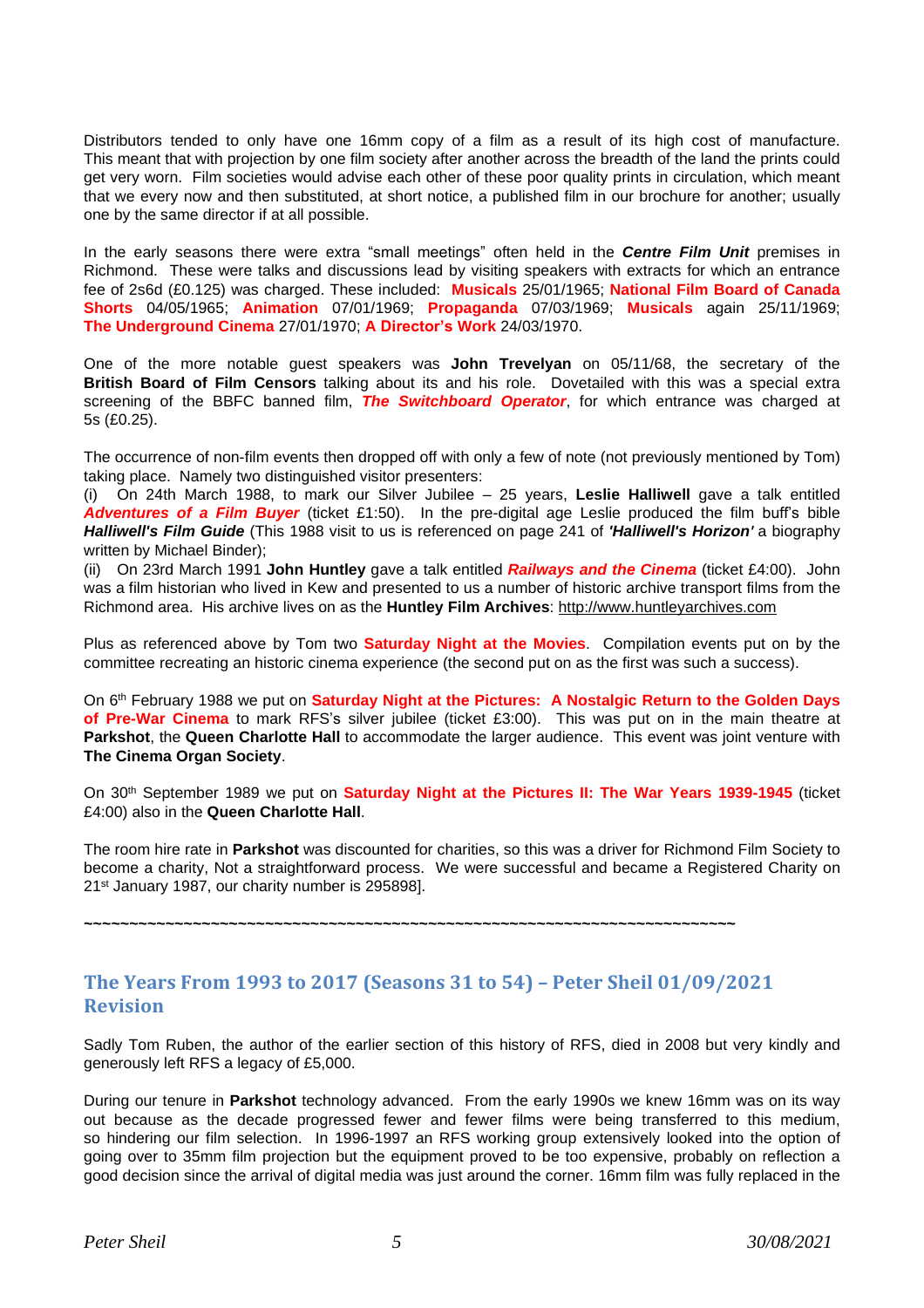late 1990s by VHS video tape and the then subsequently, post-2006, by DVD. Obviously there were a few seasons of transition when some movies were available on 16mm and some on VHS and similarly, with the later advance, some movies were available on VHS and some on DVD.

In **Parkshot** we were fortunate enough to have a lock-up cabinet in the basement in which we could store our projection equipment, rather than having to take it away after each show. In 2010, some years after we had stopped using them (as we had moved to digital world as outlined above), we sold our 16mm projectors and associated lenses for £300 (not the same projector that we purchased in season five but those of several replacements later). Thus drawing a line under the technological era in which the Society started.

One notable event in this period was the screening of W. G. Griffith's magnificent work *Intolerance*. We screened this silent film on 16<sup>th</sup> February 1993 with a piano accompaniment from Andrew Youdell of the NFT, the acclaimed film music composer.

For our  $40<sup>th</sup>$  season we opened the season with a celebratory party on 17<sup>th</sup> September 2002 and a screening of *It.* Our past Chairman Peter Strachan made a welcome return to cut the cake with the then incumbent Margaret Sutcliffe. A review of this event, written by committee member Pat Hodgson, was published in *Film*, the magazine of the BFFS. A copy can be found as Appendix III to this article.

In that year the Society purchased a high quality screen that was installed for us in the **Studio Theatre** with its own motorised retrieval system. We had an understanding with the college that they could use it under supervision. In 2016 we learnt that the **Studio Theatre** screen, which was removed by **Parkshot** for safe keeping, while their 2014 refurbishment was going on (see later), was damaged beyond repair.

With the change to digital media the projection booth (Tom's lighting control booth) became obsolete and we projected our films from a tower in the middle of the **Studio Theatre** seating area. This was not ideal as it prevented a fan of seats in front of the tower being used (this was done so as not to interfere with the projected image/subtitle reading). Jonathan Earthy, our technical expert, oversaw the Society's purchase both a sound mixer and its own DVD projector because the kit provided by **RACC** (**Richmond Adult and Community College** - **Parkshot**) lacked quality. This meant that before each screening we had to configure these (wire them up) to the amplifier, etc. provided by **RACC**.

With the advent of DVDs the entire approach to film distribution to film societies changed. No longer did we have to organise the receipt of media and its return (originally for 16mm film it was via Securicor vans for up to five film cans – as mentioned by Tom in the earlier history above; then registered mail for VHS). At the start of the DVD era the industry model was as for VHS with distributors sending out DVDs and us returning them. At this time DVDs were not the common household technology that they are today with few to no commercial operations selling them. Today, with easy internet purchasing of DVDs, the practice is the society buys the DVD through a commercial organisation, as a member of the public, and then separately buys the license to screen the film from the distributor. In this way film distributors no longer have the burden of overseeing the outward dispatch and return of media.

Another technological advance during our **Studio Theatre** days that came with the digital era was the ability to project a pre-film PowerPoint slideshow and play introductory music from Jonathan's laptop, which was also hooked into the equipment tower of the **Studio Theatre**.

In season 39, at the November 2001 season 38 AGM, members requested we obtain their reactions to our films after each film, rather than as two groups twice yearly (at the end of each half of the season), as had been done for a number years previously. So the present Reaction Slip with the five categories *Excellent*, *Good*, *OK*, *Poor* and *Dreadful* was generated by the author of this report and has been handed out on arrival and collected in after each film, a process which continues to be used to this day. The marks are then (i) collated into rankings of **1**, **2**, **3**, **4** and **5**, (ii) normalised and (iii) finally converted into a percentage liking. These percentage ranking marks along with any member's comments are then transposed into the PowerPoint slide deck that is projected back to the audience pre the next film. Sadly the data from the years of half season historic feedback has been lost but we do have all the results from this change in process in 2001; i.e. for season 39 inclusive onwards. These individual film results have been added to Tom's historic film list.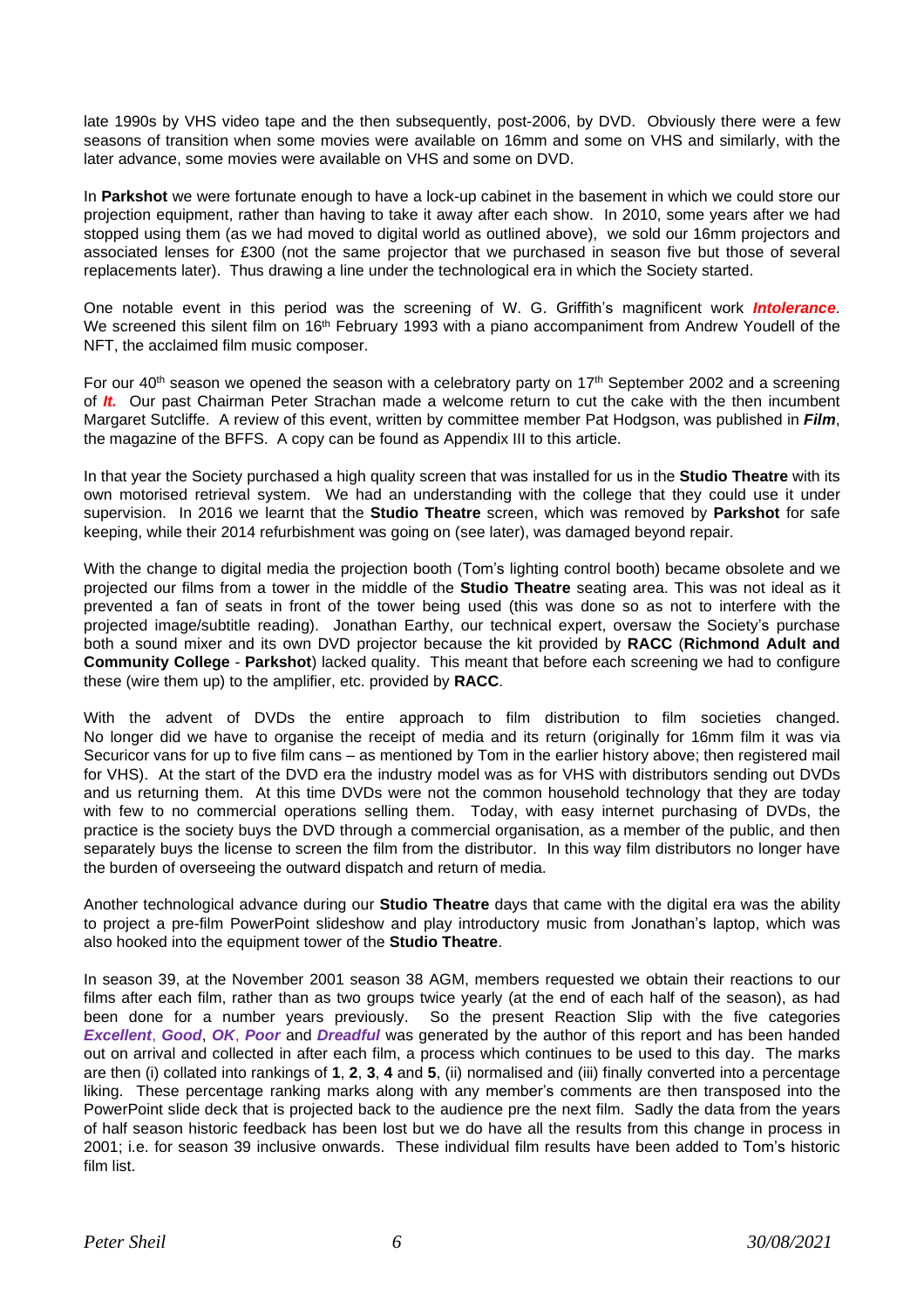The graphs below summarise this feedback.

Firstly, a graph showing the ranking of every individual film that we have data for. This shows most films screened have about an 80% liking. In fact, from these 295 films (to August 2021) the average is actually 82%. 55% of films shown by RFS achieve a ranking greater than or equal to the 82% average. Notice the 2020-2021 COVID trough when we were not permitted to screen films due to lockdowns (see the specific section below)



Secondly a graph of the overall season average ranking for all the films in a season and both the individual film in that season that was most liked (Max) and most disliked (Min).



The above graph shows that the overall satisfaction in the films selected by your committee to be screened increased from an average of 79%, while were in **Parkshot**, to 85% during our time at St Mary's (both G5 and The Exchange).

Our tenure in **Parkshot** became increasingly problematic from season 49 (2011-2012) when the management brought in a finish "by 9:30pm" and "must be out by 10:00pm" rule. This forced us to change our start time from our traditional 8:00pm start to 7:30pm, since many of the films we wanted to include in our seasons were around two hours long. Plus, it imposed on the film selection process an automatic discard of any film longer than two hours. Additionally, it obviously was not convenient for the membership, many of whom found arriving at the earlier time problematic and also meant the committee had to be there around 7:00pm, so as to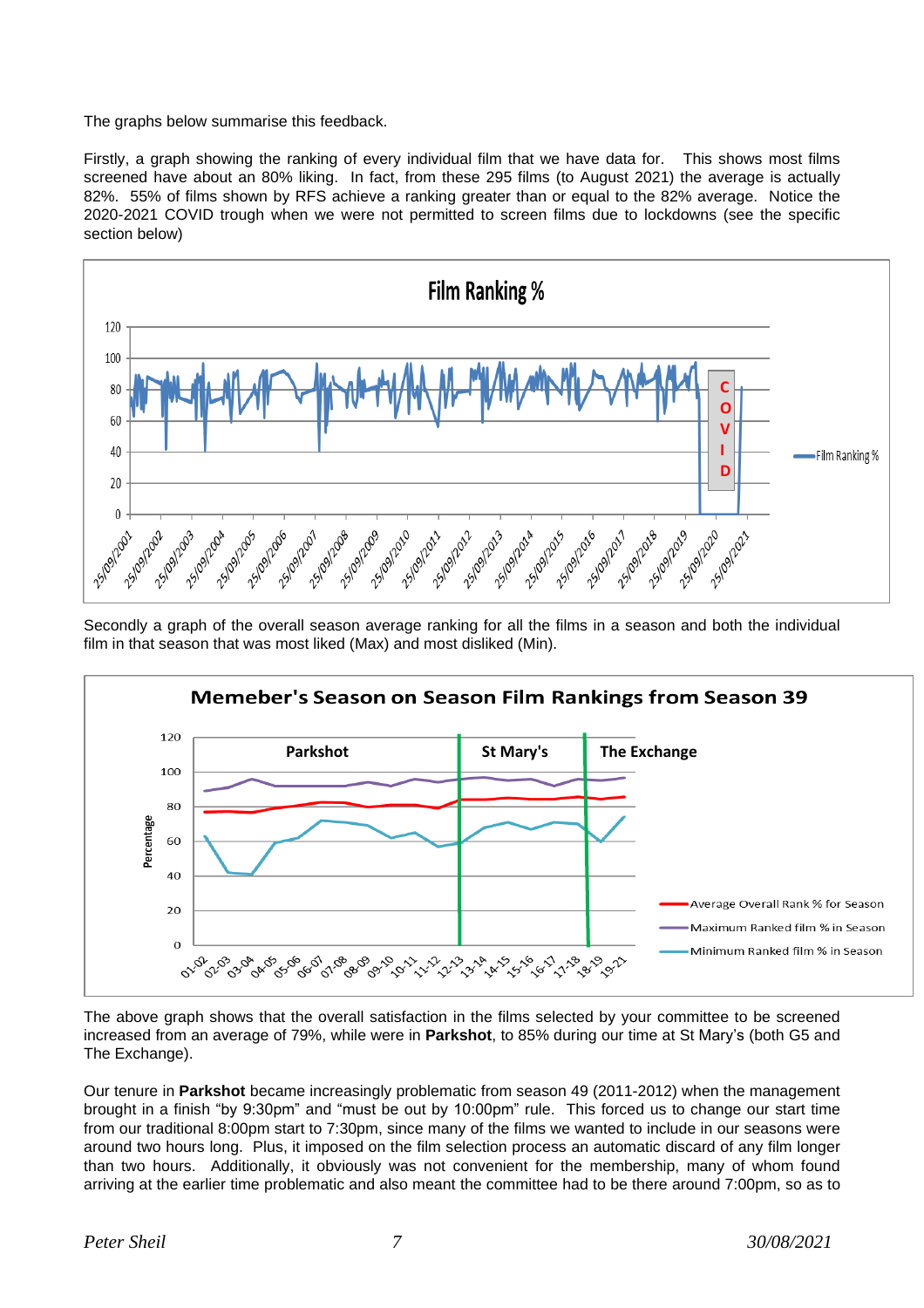wire-up the projector, etc. We also found that **Parkshot** would, at none to very short notice, move our screenings from the booked **Studio Theatre** to rooms which did not have raked seating.

In season 49 (2011-2012) we were very fortunate in having Professor Barry Langford of **Royal Holloway** introduce two films: *Moon* and *Seraphim Falls* respectively. His insights were very well received by the membership.

In late 2011 **Parkshot** announced they were going for a major refurbishment of the site and the **Studio Theatre** and **Queen Charlotte Hall** would be knocked down and redeveloped. So, after some time spent reviewing all the sites available as a possible replacement venue, we were struggling to find somewhere suitable. Then by chance we heard that **St. Mary's University College** in Strawberry Hill wanted to reach out into the community and that they were prepared to offer one of their lecture rooms refitted with state-of-the-art projection facilities.

RFS Treasurer and Chairman (Mike Day & Peter Sheil) met with the then Vice-Chancellor (Philip Esler) and discussed our use of the facility. In the course of the meeting, it transpired that Philip had come from Dundee and wanted to create a community arts centre akin to that offered by DCA (Dundee Contemporary Arts). Coincidentally the Chairman was very familiar with the DCA and this really helped our case. So during the 2012 summer break the University undertook the complete refurbishment of one of their lecture theatres to become the afore-mentioned state-of-the art projection facility - RFS providing technical input. It was ready, just in time for our 50<sup>th</sup> season start, in fact the day before our first show! So on 18th September 2012 we moved into **G5**, to screen Richard Ayoade's *Submarine* [**G5** is officially also known as *The Pete Postlethwaite Picture House* – named in honour of an alumnus of the University]. **G5** has an official capacity of 117, a slight increase on the **Studio Theatre** whose capacity was c.100.

Not only in **G5** do we have surround sound but can as in the **Studio Theatre** previously project our pre-film PowerPoint slideshow and play introductory music. Most significantly here we have no time limitation. So were able to revert back to our 8:00pm start and can show films of any duration we want. Though the seats are raked their padding could be improved, so we have imposed our own limit of 2.5 hours as the longest film we screen. Fortunately, St Mary's is in the borough of Richmond, so we are comfortable in continuing to call ourselves Richmond Film Society although now based in Twickenham rather than the heart of Richmond.

For our 4 th film of season 50, 30th October 2012, to mark Halloween, RFS held a joint screening of *Nosferatu* with **St Mary's University College Gothic Film Society**. The venue, **The Waldegrave Drawing Room**, Strawberry Hill House, Strawberry Hill, was packed to the 120 capacity. The film shown was the silent classic directed by F. W. Murnau screened with piano accompaniment from Wendy Hiscocks.

For our 10th film of season 50, 12th February 2013, we teamed-up with the **Rotary Club of Kew Gardens** and presented *Benda Bilili*, in support of Rotary's Worldwide Campaign for Polio Eradication.

Our 50th season finished with an "extra" celebratory 16th film the classic: Bunuel's *The Exterminating Angel*. This was followed by a party at the **Waldegrave Arms** pub, also the venue for our Christmas parties post the move to **St Mary's University** which, from 2014, was the University's new name. The **Waldy** was also where the committee adjourned to post-film screenings in **G5**.

At the end of season 50, May 2013, Jonathan Earthy, who had been our Technical Officer though the transition from VHS to DVD relocated to Hampshire. In gratitude for his many years of service to the society keeping us abreast of projection technology changes, he was awarded Honorary Membership of the Society. Jonathan took over from John Brett who was our 16mm projectionist for more than 10 years, John too had previously been awarded Honorary Membership of the Society.

In 2014 our parent organisation, **The British Federation of Film Societies**, rebranded itself adopting its trading name **Cinema for All**.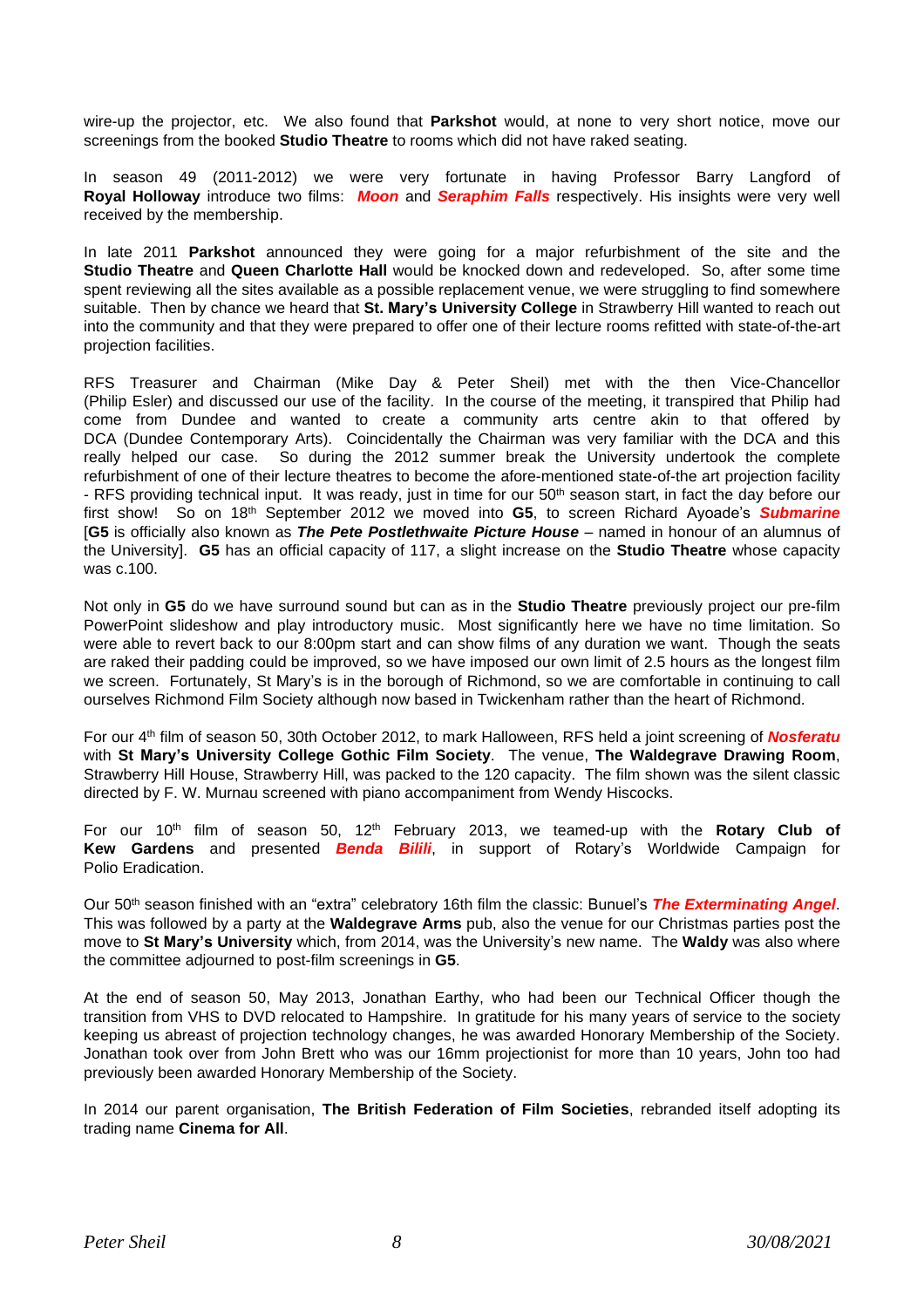Our bank balance has been rather healthy for a number of years, so we have since 2011 approached foreign distributors directly to obtain the odd film that has had little or no commercial release in the UK, films that are more expensive to hire.

To date these films are:

| <b>Investigation</b>                | 2012 |
|-------------------------------------|------|
| Jerusalema-Gangster's Paradise      | 2012 |
| <b>Bienvenue Chez Les Ch'tis</b>    | 2013 |
| <b>Shirley - Visions Of Reality</b> | 2015 |

Returning to technology, the next technological evolution has been the advent of Blu-Ray disks (commercially available from c. 2008 to to-date) though they have not taken off as replacements/alternatives for DVDs. RFS has tested them for their image quality in **G5**. We deemed any improvement in projection quality was imperceptible, so did not warrant the supplementary cost of about £6:00-£10:00 per film for this format.

For the last two seasons, 53rd and 54th we were very fortunate in having Dr **Jon Hackett**, of St Mary's (Programme Director for Film and Screen Media) introduce two films. These were *Two Days One Night* and *Tehran Taxi* and, as with the previous 49th season, the introductions were very well received by the membership.

In terms of the Society's present (December 2016) membership the number of members has stayed static with an average of 66 for the last 13 years; i.e. the move from Richmond to Strawberry Hill has had no influence on the membership numbers. The move though did create a shift in the membership demographics to the west. We lost some who came from Richmond or came post-work, who found the RACC venue being opposite Richmond station very convenient but Twickenham not so. We have now picked-up replacements from the Twickenham-Teddington area.

The biggest change though to our fortunes with the move has been the growth in sales of tickets on the door. In **Parkshot** days we had around 5 per film. Today we have 25 non-members per film and are regularly attracting audiences of just fewer than 70 per film and for some films more than 80; up from around an average of 42 attendees per film during our last six years in **Parkshot**. Our present success means we are in the fortunate position of having to face-up to the fact that we could out-grow our present **G5** venue, which although officially rated to seat 117, in practice 100 is more than enough to fill it.

By the end of Season 54 we had screened 769 films. In our previously completed season (season 53) in **G5** we had 964 attendees for that season, which can be compared to an average of 645 per season for our last eight years in **Parkshot**.

#### **Peter Sheil**

**~~~~~~~~~~~~~~~~~~~~~~~~~~~~~~~~~~~~~~~~~~~~~~~~~~~~~~~~~~~~~~~~~~~~~~~~**

# <span id="page-8-0"></span>**The Years From 2017-2018 (Seasons 54 and 55 first part) – Peter Sheil 07/01/2018 Revision**

Happily the Society has continued to go from strength to strength, as foretold above.

We concluded season 54 with 1,012 attendees for that season, 424 of them being non-members. This is an average of 67 attendees per film. Our numbers continued to increase and for the first 7 films of season 55 we had an average of 98 attendees per film. Along with this attendee increase membership numbers have also increased from running at an average of 66 for the last 13 years to nearly 80 in season 55 (2017).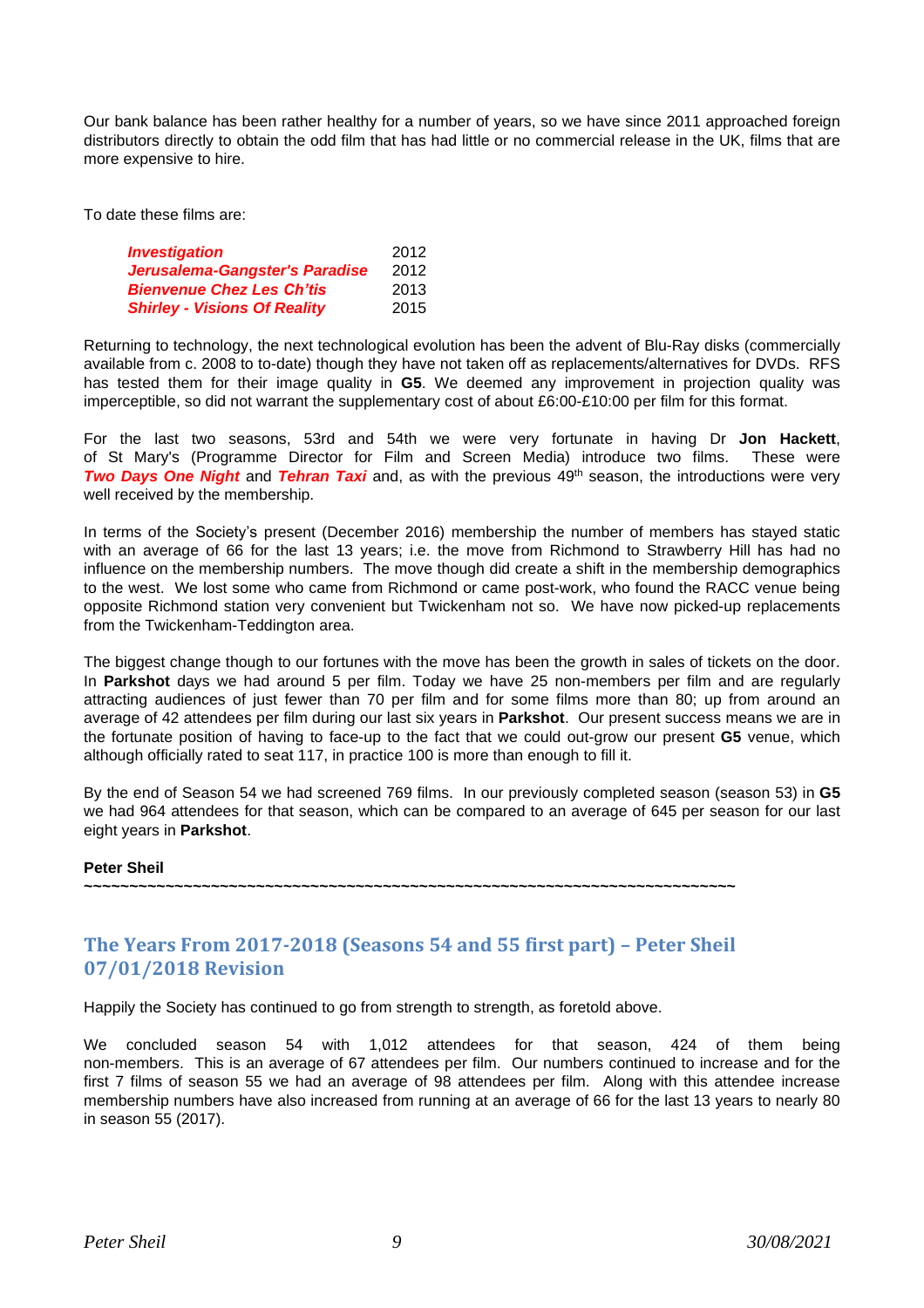

So in season 55, as predicted, we found we had outgrown **G5** at **St. Mary's University**. During the course of season 54 (2016-2017) our seating capacity concerns were realised when we had 82 attendees for *Tehran Taxi* and just a few less for a couple of other films that season. This capacity limit became a practical reality at the third and sixth films of season 55 (*The Salesman* and *Letters from Baghdad*, Oct and Nov 2017 respectively) where we exceeded **G5**'s capacity and on both occasions had to turn four non-members away.

Much of the Society's growth can be attributed to the services of Elle Mahoney. For Season 52 Elle took over production of the annually produced publicity brochure. More significantly for season 55 Elle revamped the website, so we now have a first rate professional internet gateway to the society. Elle's work replaced the amateurish efforts of the author of this history, who had been producing them both for 11 years, since 2004 (season 42).

Meanwhile from 2015, in central Twickenham, a residential complex, **Brewery Wharf**, with a new arts venue was being built/developed on the site of the old **Post Office Sorting Office** opposite Twickenham station. The arts venue is Richmond upon Thames council owned and run by a third party on their behalf. RFS has been watching the developments of this site since the 2014 granting of planning permission, knowing that a cinema/theatre/arts centre for community use was to be included in the development. Although ready for public use in late 2016 the council could not find a third party willing to take it on until St. Mary's University stepped-up in early 2017. This is an ideal venue for them as it dovetails nicely with their expansion plans and is used as part of their drama faculty during the day and from 5pm is available for community use. Officially St. Mary's took over the venue on 1<sup>st</sup> October 2017 and is now known as **The Exchange**. RFS expressed an interest in using its facilities.

**The Exchange** theatre has a capacity of 285 and the seating is much more comfortable than in **G5** and the raking is much better. The committee extensively researched the pros and cons of a move there and attended a **Twickenham Cinema Club** film screening to check that its projection was fit-for-purpose. So at the Society's 54<sup>th</sup> AGM (14<sup>th</sup> Nov 2017) we announced that mid season 55; i.e. from the start of 2018 we would move to **The Exchange**.

Finally, one sad note from 2017, was that in May 2017 Douglas MacVicar died (mentioned in Tom's section above). Douglas was one of our Honorary Members, a founder member of the society who became Treasurer in season 5 (1967-68) a role he performed for at least 30 years.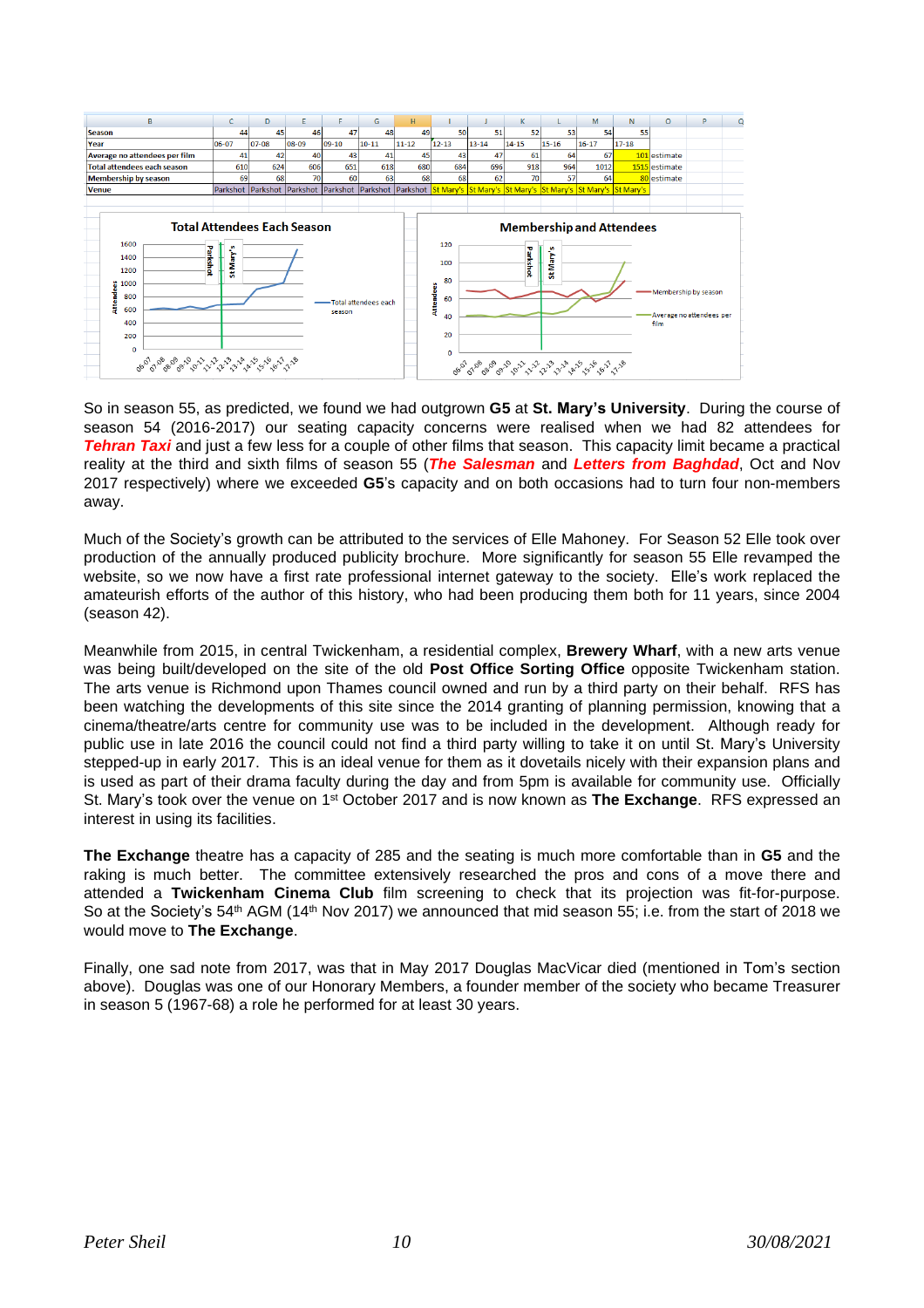# <span id="page-10-0"></span>**The Exchange 2018 Onwards (Season 55 second part onwards) – Peter Sheil - 01/09/2021 Revision**

The first film shown at our new venue, **The Exchange**, was *Paterson* on January 16th 2018. Once more we were fortunate enough to have this film introduced by our now regular guest introducer **Jon Hackett**.

Our move to **The Exchange** has proven to be an outstanding success. This is illustrated by the table of season 55 attendances below. I repeat the information from the above section where we I state exceeding the **G5** capacity limit became a reality with the third and sixth films of season 55 (*The Salesman* and *Letters from Baghdad*, Oct and Nov 2017 respectively) on both occasions we had to turn four non-members away. So driving us to **The Exchange** for 2018.

What then happened once in **The Exchange** took us by completely by surprise our attendances took off. One can see from the table below for the 2018 part of season 55 we had two audiences of above 200 in the new venue.

| <b>RFS Season 55</b>      |                        |                          |                            |                 |                           |                               |                          |                          |                 |  |  |
|---------------------------|------------------------|--------------------------|----------------------------|-----------------|---------------------------|-------------------------------|--------------------------|--------------------------|-----------------|--|--|
| <b>Screening</b><br>Order | <b>Film</b>            |                          | <b>Number of Attendees</b> |                 |                           |                               | <b>Number of</b>         |                          |                 |  |  |
|                           |                        | 15 Film<br><b>Season</b> | 18 Film<br>Season,         | <b>Location</b> | <b>Screening</b><br>Order | <b>Film</b>                   | 15 Film<br><b>Season</b> | 18 Film<br><b>Season</b> | <b>Location</b> |  |  |
| 1                         | Julieta                | 92                       | 92                         | G5              | 8                         | Paterson                      | 141                      | 141                      | Exchange        |  |  |
| $\mathbf{2}$              | Rams                   | 98                       | 98                         | G5              | 9                         | <b>Embrace of the Serpent</b> | 159                      | 159                      | Exchange        |  |  |
| 3                         | <b>The Salesman</b>    | 112                      | 112                        | G5              | 10                        | <b>Graduation</b>             | 151                      | 151                      | Exchange        |  |  |
| 4                         | <b>Chevalier</b>       | 105                      | 105                        | G5              | 11                        | <b>Men &amp; Chicken</b>      | 108                      | 108                      | Exchange        |  |  |
| 5                         | <b>Tangerines</b>      | 89                       | 89                         | G5              | 12                        | <b>Outside the Law</b>        | 126                      | 126                      | Exchange        |  |  |
| 6                         | Letters From Baghdad   | 105                      | 105                        | G5              | 13                        | <b>Marshland</b>              | 203                      | 203                      | Exchange        |  |  |
| 7                         | The Other Side of Hope | 84                       | 84                         | G5              | 14                        | <b>Toni Erdmann</b>           | 138                      | 138                      | Exchange        |  |  |
|                           |                        |                          |                            |                 | 15                        | A Man Called Ove              | 201                      | 201                      | Exchange        |  |  |
|                           | <b>Mean G5</b>         | 98                       |                            |                 | 16                        | <b>Hotel Salvation</b>        |                          | 125                      | Exchange        |  |  |
|                           | <b>Mean Exchange</b>   | 147                      |                            |                 | 17                        | Le Havre                      |                          | 100                      | Exchange        |  |  |
|                           |                        |                          |                            |                 | 18                        | <b>The Florida Project</b>    |                          | 162                      | Exchange        |  |  |
|                           |                        |                          |                            | <b>Total</b>    |                           | 1,912                         | 2,299                    |                          |                 |  |  |

**The Exchange** was a new venture for the University and we were their biggest revenue generator in the venue. So they were very keen for us to extend our season. **The Exchange** provides us with online/telephone booking service (we are getting up to 60 ticket sales per film from this). Another plus point is **The Exchange** has a bar, so attendees are treating coming to a film *as a night out* not just a film viewing. **The Exchange** not only provides a much bigger auditorium but also provides us with a pre- booking service, both over the phone and on-line. Unfortunately, we do not at present have the ability to handle the social evolution towards cashless payments for on-the-night ticket sales – those that arrive without cash are dispatched to the Post Office ATM!

The high attendance with many on-the-door sales put us in an embarrassing position of riches. So we said yes to **The Exchange** and increased the season by extending it by two bonus films in May (*Hotel Salvation* and *Le Havre*) saying all members could attend them for free, giving them something back.

Subsequent to this the news of our success reached the ears of the organisers of the **Twickenham Festival** who approached us and invited us to show a film as part of the **Twickenham Festival** programme. We accepted the invitation and selected **The Florida Project** as the film, which was screened on 12<sup>th</sup> June to 162 attendees. Once more we said all RFS members could attend this film for no extra cost. In light of this success, we have been invited back to show another film as part of the 2019 Festival. We also offered two tickets to any film of next season as one of **Twickenham Festival** raffle prizes.

The outstanding success of the 2018 move to **The Exchange** prompted the committee to think this season was a once in a lifetime opportunity to enter the society for **Film Society of the Year** (FSOY) awards. RFS submitted in two sub-categories (out of seven – two is a minimum requirement required in order to enter the main FSOY award): **Film Programming**, and **Marketing and Publicity**, as well as the overall **Film Society of the Year – The Engholm Prize**. The original drafts of which were put together by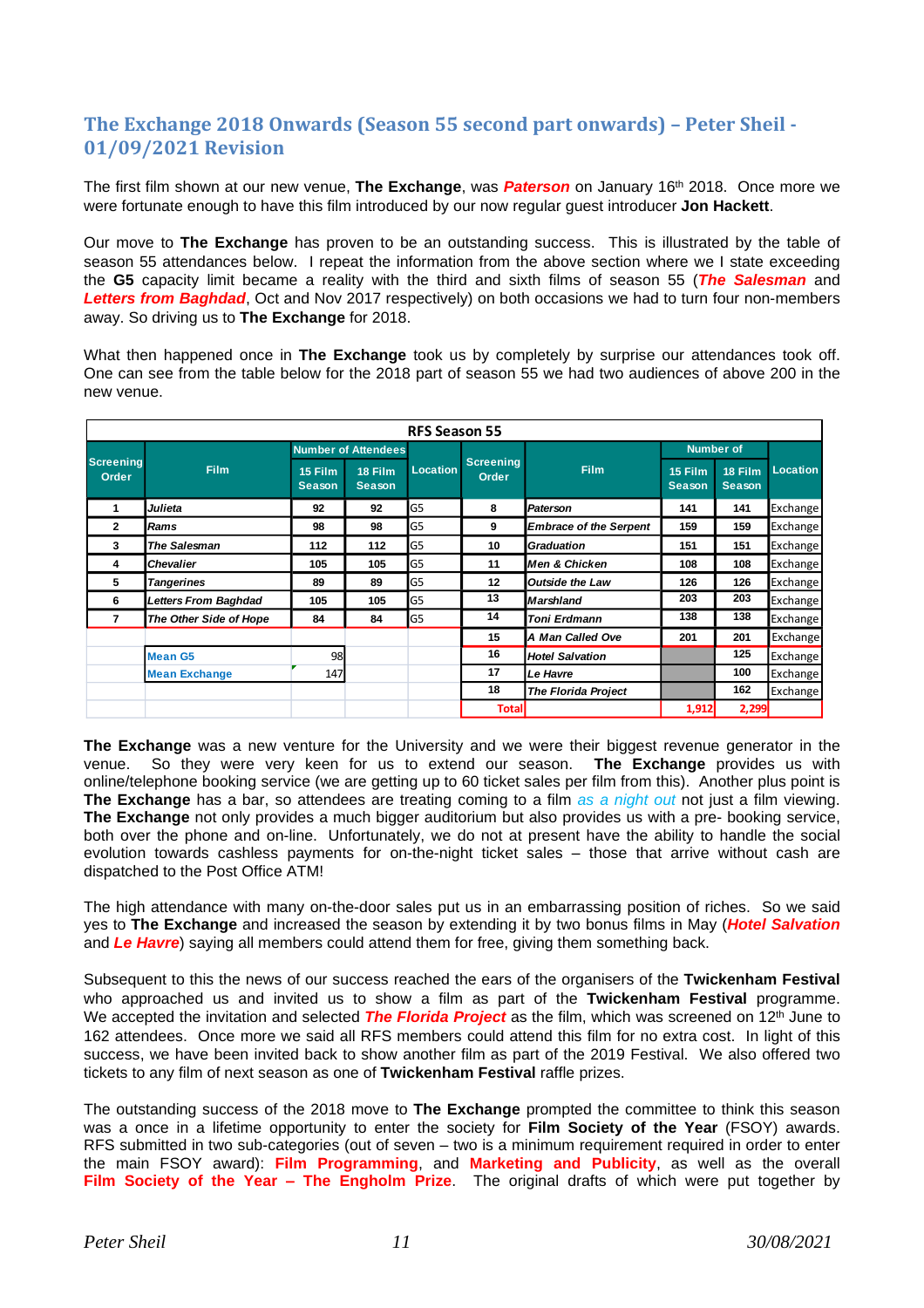respectively: Peter S and Steve for **Film Programming**; Peter M and David for **Publicity and Marketing**; Peter S and Steve and contributions from others for the overall FSOY. The final presentations were then pulled together by Peter M, Mike and David. This involved significant work to make eight files/data packs for eight judges. We learned on 23 July that RFS has been short-listed, along with five others, in the **Marketing and Publicity** category. Awards were announced at the **Community Cinema Event** in Sheffield on 9th September. Sara attended this and though we did not win were **Highly Commended** and presented with a framed certificate (see below).

Mentioned above we have, as the result of the success of **The Exchange**, found the move to be embarrassingly lucrative for us. So we took the bold move to reduce our prices for season 56. We reduced the season membership from £60 to £40, the same price it was in 1998. Additionally, we reduced the on-thedoor tickets from £6 to £5 and took the policy decision to increase the main season by one from 15 to 16 films, adding back in the post Christmas early January slot (a slot that we lost when were in **Parkshot** as that venue stayed closed for a long Christmas break) so with the **Twickenham Festival** film that's 17 films for £40 (or £2.35 per film). The aim being to convert the on-the-door attendees to season ticket holders – we ended season 55 in May 2018 with 89 members.

Season 56 started in September 2018 where the success of **The Exchange** move has continued to astound us. Not only has the reduced season ticket price generated the hoped-for new membership (it's more than doubled to 235) but we are still getting a high on-the-door attendance. At the time of this update, we have screened the 7 films, all the 2018 part of season 56, and have had an average attendance of 222, the highest being 252. So we are now once more concerned about seating capacity!

| <b>Season</b>                                 | 44    | 45    | 46    |       | 48        | 49        | 50    |       | 52        | 53               | 54              |                                                                                                                             | 56        | 57        |
|-----------------------------------------------|-------|-------|-------|-------|-----------|-----------|-------|-------|-----------|------------------|-----------------|-----------------------------------------------------------------------------------------------------------------------------|-----------|-----------|
| Year                                          | 06-07 | 07-08 | 08-09 | 09-10 | $10 - 11$ | $11 - 12$ | 12-13 | 13-14 | $14 - 15$ | $15 - 16$        | $16 - 17$       | $17 - 18$                                                                                                                   | $18 - 19$ | $19 - 21$ |
| Average no attendees per film                 | 41    | 42    | 40    | 43    | 41        | 45        |       | 46    | 61        | 64               | 67              | 128                                                                                                                         | 191       | 219       |
| <b>Total attendees each Season</b>            | 610   | 624   | 604   | 651   | 618       | 680       | 684   | 693   | 918       | 964              | 1012            | 2299                                                                                                                        | 4014      | 3062      |
| <b>Final Membership by Season</b>             | 69    | 68    | 70    | 60    | 63        | 68        | 68    | 62    | 70        | 57               | 64              | 89                                                                                                                          | 235       | 253       |
| Total member attendees each Season            | 473   | 510   | 507   | 563   | 550       | 610       | 582   | 578   | 620       | 584              | 588             | 875                                                                                                                         | 2336      | 1991      |
| <b>Total non-member attendees each Season</b> | 137   | 114   | 97    | 88    | 68        | 70        | 102   | 115   | 298       | 380 <sup>1</sup> | 424             | 1424                                                                                                                        | 1678      | 1071      |
| % memebership attending each Season           | 78    | 82    | 84    | 86    | 89        | 90        | 85    | 83    | 68        | 61               | 58              | 38                                                                                                                          | 58        | 65        |
| Number of films per season                    | 15    | 15    | 15    | 15    | 15        | 15        | 16    |       | 15        | 15               | 15              |                                                                                                                             | 21        | 14        |
| <b>Average Overall Rank % for Season</b>      | 82.7  | 82.2  | 79.8  | 81    | 81        | 79.2      | 84.2  | 84.1  | 85.1      | 84.5             | 84.3            | 85.6                                                                                                                        | 84.5      | 85.8      |
| Maximum Ranked film % in Season               | 92    | 92    | 94    | 92    | 96        | 94        | 96    | 97    | 95        | 961              | 92 <sub>1</sub> | 96                                                                                                                          | 95        | 96.6      |
| Minimum Ranked film % in Season               |       | 71    | 69    | 62    | 65        | 57        | 59    | 68    | 71        | 67               |                 |                                                                                                                             | 60        | 74.2      |
| <b>Venue</b>                                  |       |       |       |       |           |           |       |       |           |                  |                 | Parkshot Parkshot Parkshot Parkshot Parkshot Parkshot St Mary's St Mary's St Mary's St Mary's St Mary's St Mary's St Mary's | Exchange  | Exchange  |
|                                               |       |       |       |       |           |           |       |       |           |                  |                 | Exchange                                                                                                                    |           |           |

The revised graphs tell the story:

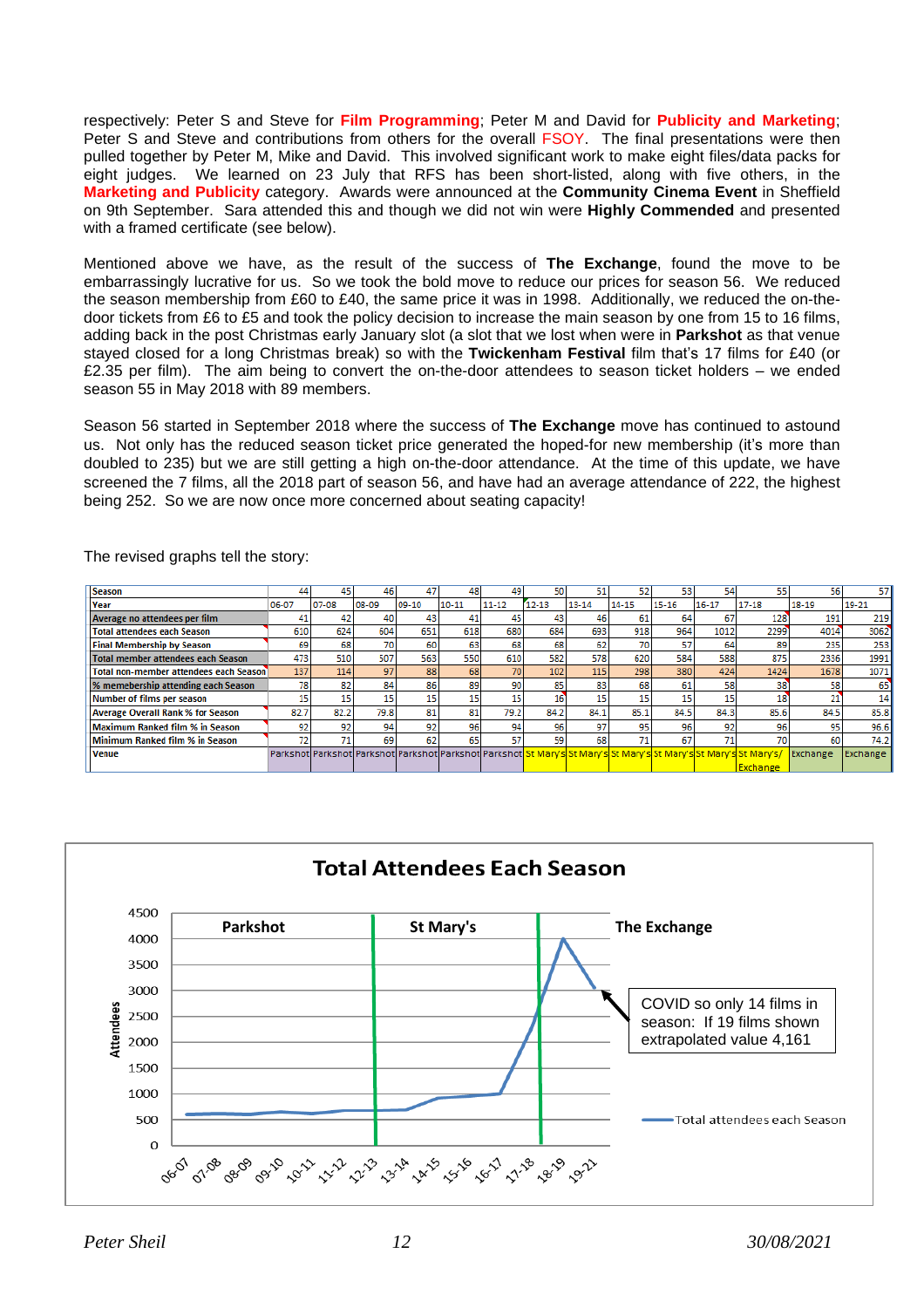

At the end of 2018 we completed our first calendar year at **The Exchange** with the move being a resounding success. So much so that at a 3rd December 2018 committee meeting we decided:

1) To close the membership for season 56, which stood at 235 (more than three times the number at the start of the previous season).

Key drivers for this success are:

- (i) **The Exchange**'s location right by Twickenham station (analysis shows that 70% of the members live in proximity to a railway service that stops at Twickenham).
- (ii) The reduction in membership fee to £40.
- (iii) Word-of-mouth locally (which the author of this report has had personal experience of proving it's happening);
- (iv) **The Exchange** providing an on-line and telephone booking service.
- (v) **The Exchange** has a bar so it's not just going out to watch a film but an evening out.
- 2) For the first time in the history of the society not to offer a half season membership for the post-Christmas films.
- 3) Instructed **The Exchange** not to sell any more than 60 pre-booked tickets.

Analysis of the 35 films from season 56 & the COVID truncated season 57 films shows that for any one film at **The Exchange** we get:

- (i) c 62% of the members attending, c 156
- (ii) up to 70 on-line/telephone pre-booked sales
- (iii) an average of c. 40 on-the-door sales

Since we observed only c 60% of the membership attends a specific film and knowing the numbers of nonmember sales we decided, for season 57, to increase the membership to 250. In the mid-August 2019 membership deadline day batch of letters, where the 250 cap was reached, there were three additional membership requests, so to be fair, we landed on 253 members; i.e. the 2019 membership cap for season 57 was reached significantly ahead of when the 235 membership cap for season 56 was reached, it was only reached at year-end 2018.

From the companion article on historic and current cinema capacity in Richmond on a Richmond Film Society screening night our capacity is 26% of all the available cinema seats in the Richmond and Twickenham area.

For our Christmas parties at **The Exchange** we restricted it to members only. About 100 members attend, post the film, in the Conservatory, a top floor room in **The Exchange**.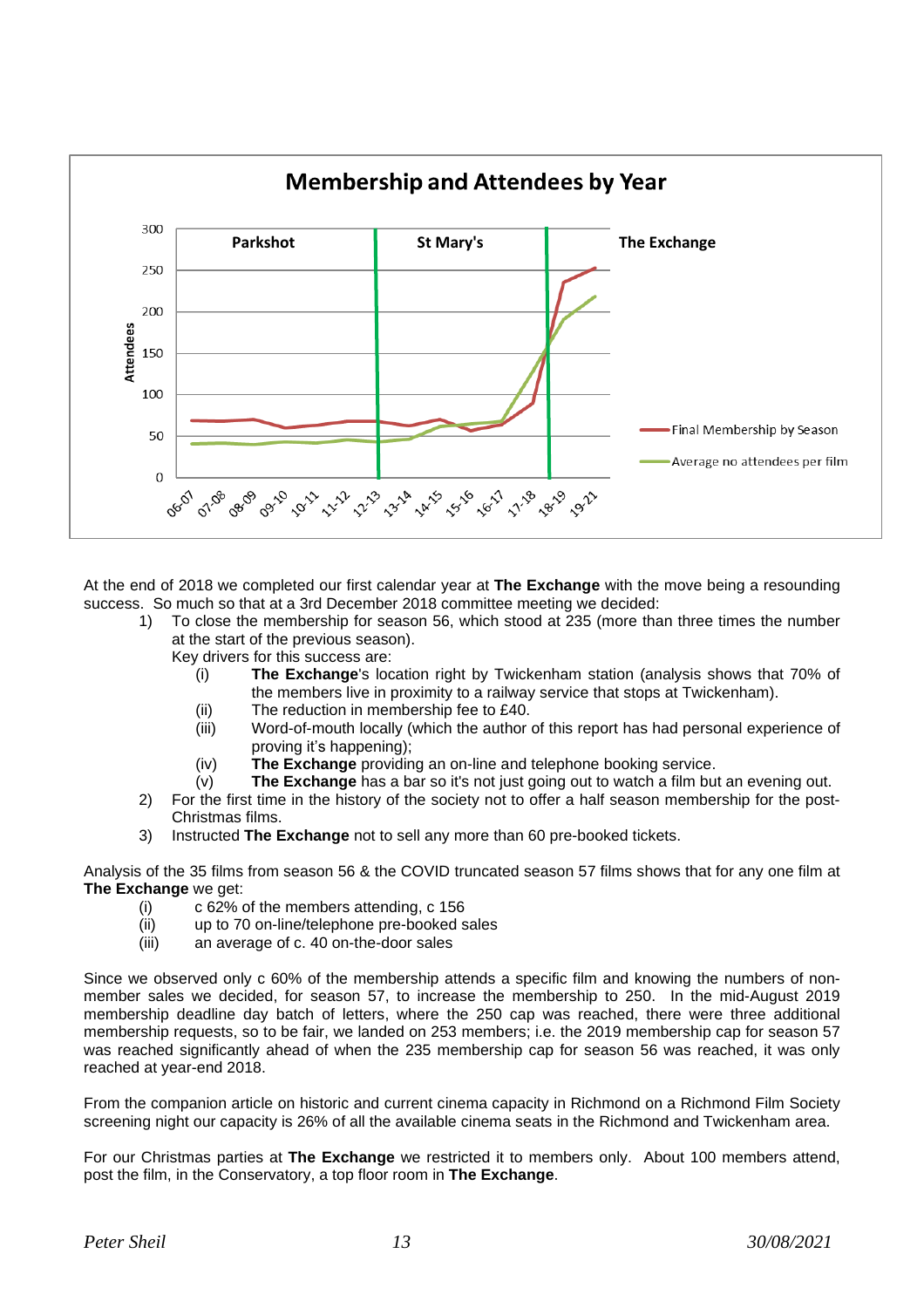For season 55 we charged membership at £60 the level it had been since season 51. At the end of season 55, with only half the season at **The Exchange,** we found we had made c. £5,500, as opposed to the few £100 or so loss or excess we had been achieving over the previous 27 years. Hence for season 56 onwards we reduced the membership fee, as previously mentioned, to that of the 1998 level, £40 – to help our aim or reducing our excess income. Unfortunately, the strategy has not worked in that the revenue we have lost by reducing the membership fee has more than been made up by the volume of non-member ticket sales (the on-the-door on-the-night and the pre-film booking sales).

After screenings the committee continues to be in need of refreshment and if lucky we can get a quick one in at **The Exchange** bar before they close it and/or we adjourn to the **Timberyard**!

# <span id="page-13-0"></span>**RFS and the COVID Pandemic (Seasons 57 & 58) – Peter Sheil - 01/09/2021**

Season 57 started off fine on 10<sup>th</sup> September 2019 with membership closed at 253, Come mid-January the COVID-19 pandemic was taking hold worldwide. The UK was though slow to act in terms of locking the country down to prevent its spread. RFS was following government guidelines, as was everyone else so by the time of *3 Faces,* screened on March 3<sup>rd</sup> 2020, we took the stance of advising our members that there was potentially a COVID transmission risk in attending but we were going ahead with this screening. Our position throughout has been: "**We are dealing with consenting adults here, all of whom are more than capable of making their own judgments**." **3 Faces** had an attendance of 245, so almost capacity of 285, indicating that the members were not disturbed by the increasing prevalence of COVID. Things though were getting worse quite quickly very soon after and although we planned to go ahead with **Woman at War** on 17<sup>th</sup> March 2020, we were getting some feedback that "Was it sensible?", continuing to follow government guidelines all looked good for the screening. That was until on 16<sup>th</sup> March 2020 a full lockdown was declared by the government and cinema screenings had to cease, which included our planned one of **Woman at War**.

The government dictate meant we pulled this screening and all subsequent films of season 57, i.e. we had only screened 12 films of our planned 19 for season 57.

During the lockdowns film streaming services took off. In order to continue to engage with the members RFS committee investigated the use of Virtual Screening Rooms – technology supplied by Filmbank, a significant distributor of films to the Film Society market. The committee tested the technology on 12/04/2021 by watching **Socrates**. It was a success, so we arranged for a film on our 58th season short list to be screened to the membership, Pedro Almodóvar's **Pain and Glory**. The screening was on 8/6/2021 and again was a success. We acquired 80 licences which we distributed to those members who signed-up but we know a number watched the film as a household/party, so we estimated that 150-200 tuned in.

There is a limitation on VSRs at the time of this screening in that only c 40 films are available to be screened this way, the majority of the 40 are not RFS material or of they are we have already shown them. The technology has since been enhanced so that you can now have people at home watching a film and at the same time screen the film live to an audience in a cinema. This is a development the committee will investigate further but for RFS VSR is presently (Sept 2021) limited by the films on offer.

Things looked on the up for the screening films to an audience post 19th July 2021 Freedom Day (lockdown social distancing end). So, we planned, with The Exchange, an in-person screening of our 2020 season 57 close-out summer film **Wild Rose** on 20th July 2021, originally scheduled for 16/06/2020. Since it was only a day after all restrictive measures were in place, we decided to show the film under COVID conditions with (i) face masks and (ii) seating socially distanced and pre-booked. So, we ran with The Exchange's reduced capacity of 130. There were 87 attendees who appreciated being back with an audience. Prior to the screening in association with The Exchange (Catherine Graham and Lisette Barlow) we prepared both a comprehensive **Health and Safety** and a **Risk Assessment** document that was distributed to all members, so they could **make their own judgments** (as referenced above) to attend the screening or not.

**Pain and Glory** and **Wild Rose** we consider to be part of season 57 making a total of 14 films for the season.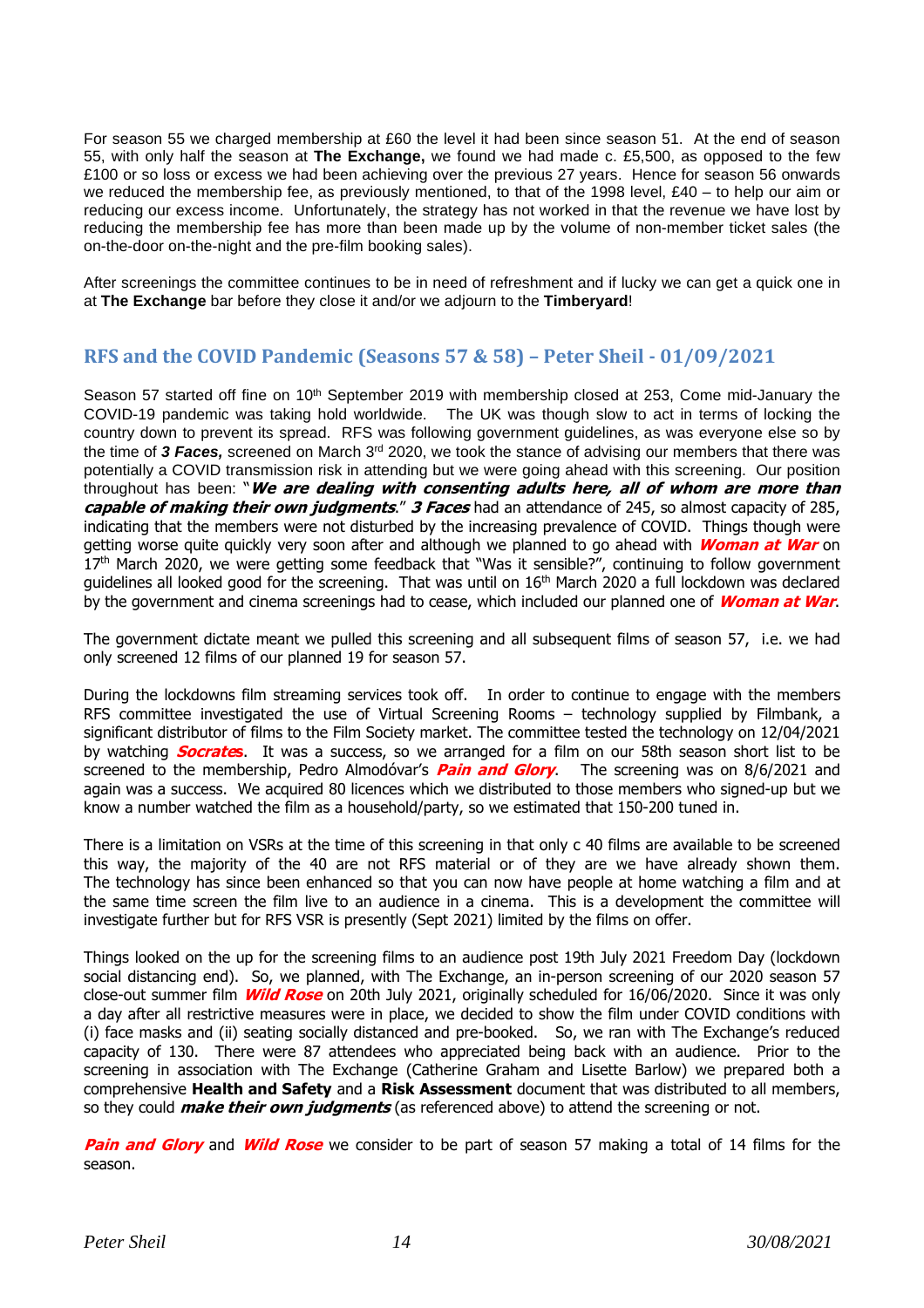Post **Wild Rose** we set in place the launching of our 19 film season 58, a year late, on 14th September 2021. The 19 films of season 58 include the seven lost from season 57 due to the pandemic.

During lockdown we decided we will always include one classic film in the season. For season 58 **Rashomon** has been selected, it is to be screened on 15th February 2022.

#### **Actions Taken Due to the Pandemic**

- 1) Almost immediately, at the start of Lockdown in March 2020, The Exchange (Ruby Penman) was able to reimburse all the one-off ticket sales purchased for our future films from season 57.
- 2) The committee has met monthly throughout the lockdowns initially via Zoom and then in the Chairman's garden and subsequently indoors to monitor COVID restrictions and developments to see how, if and when we could continue.
- 3) At the June 9<sup>th</sup> 2019 committee meeting we made the decision that we call time on season 57 realising that we were unlikely to be able to go ahead with the outstanding 7 films of season 57.
- 4) Following on from the abandonment of season 57 we implemented a programme to either provide members a refund on their membership prorated and rounded-up for the "missed" films of £15:00 or instead giving members the option to donate this £15:00 sum to RFS. 226 members kindly donated their £15 to the society giving us £3,390.
- 5) In January 2021 we approached each £15:00 doners if they would like to Gift Aid that donation. 81 did, allowing RFS to make a Gift Aid claim and gain £305.
- 6) We obtained a refund for the paid in advance bookings at The Exchange venue.
- 7) We successfully claimed against our insurance for cancelled Exchange bookings but we reimbursed the insurers when The Exchange gave us the refund mentioned in point 6 above. Thanks to Peter Maguire for addressing this.
- 8) RFS made a £200 donation to Cinema for All (British Federation of Film Societies) to support them.
- 9) RFS made a £250 donation to The Cinema Museum in Lambeth to support them.
- 10) RFS made a £250 donation to the Watermans Arts Centre to support them.
- **11)** Throughout the pandemic we kept up interest ups in RFS by producing a weekly "best" of Richmond Film Society recommendation, reproductions of film notes from the top ranked films of our past seasons. These were published in the *Richmond and Twickenham Tribune* and on our website and emailed out to out to those on our mailing list. By the time of the end of restrictions 67 recommendations had been produced and sent out.

# <span id="page-14-0"></span>**RFS Committee September 2021**

| <b>Committee Member</b> | Role                                                                                                 | <b>When Joined</b><br><b>Committee</b> |
|-------------------------|------------------------------------------------------------------------------------------------------|----------------------------------------|
| Peter Sheil             | Chairman                                                                                             | 1984 (season 22)                       |
| Mike Day                | Treasurer/Technical Officer. Treasurer since Douglas MacVicar's<br>retirement from this role in 2002 | 2003 (season 40)                       |
| Sally Maynard           | Membership Secretary and Front of House                                                              | 1997 (season 35)                       |
| Sara Steinke            | Secretary, Front of House and Film Notes                                                             | 2014 (season 52)                       |
| David Mahoney           | Social Media Officer - FaceBook/website/mail-outs/etc.                                               | 2016 (season 54)                       |
| Peter Maguire           | Publicity Officer: keeping 20 plus sites abreast of our offerings                                    | 2013 (season 50)                       |
| <b>Steve Karpel</b>     | Programme Manager: books films and ties them to show dates                                           | 1979 (season 17)                       |
| Annie Cartland          | <b>Disbursements Officer</b>                                                                         | 2018 (season 55)                       |
| Julieta Bowyer          | newly elected                                                                                        | 2019 (season 57)                       |

Your society is run by a committee of nine whose help is much appreciated by the Chairman:

[The chronological list of 401 feature films shown, as referenced by Tom at the end of his section above, has obviously continued to grow, the latest count now stands (at the end of season 57) at 823 films.]

#### **Peter Sheil 30/08/2021**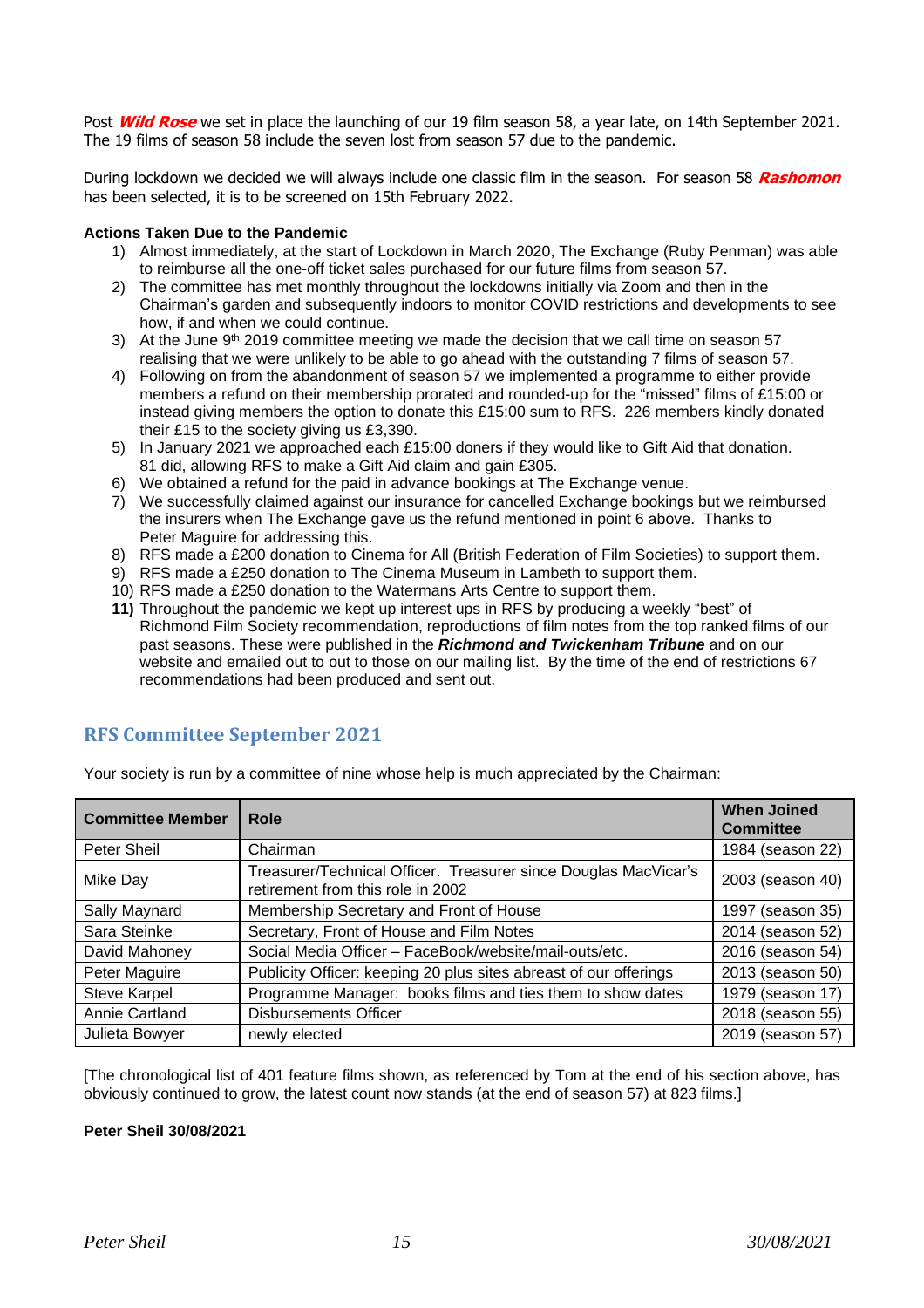### <span id="page-15-0"></span>**RFS Awards**

Below are the award certificates received from BFFS and its rebrand Cinema for All:



**1981**



**1986**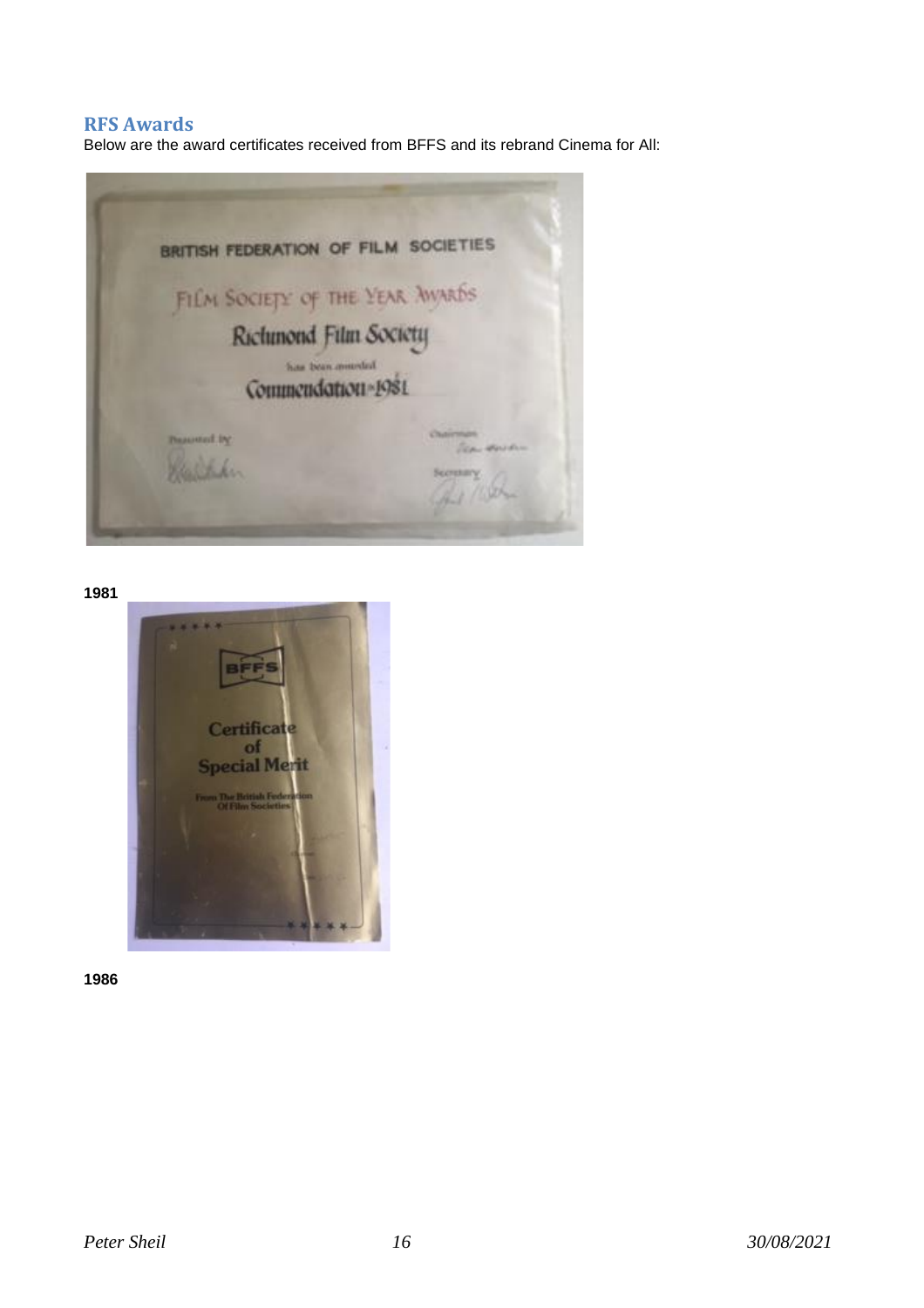

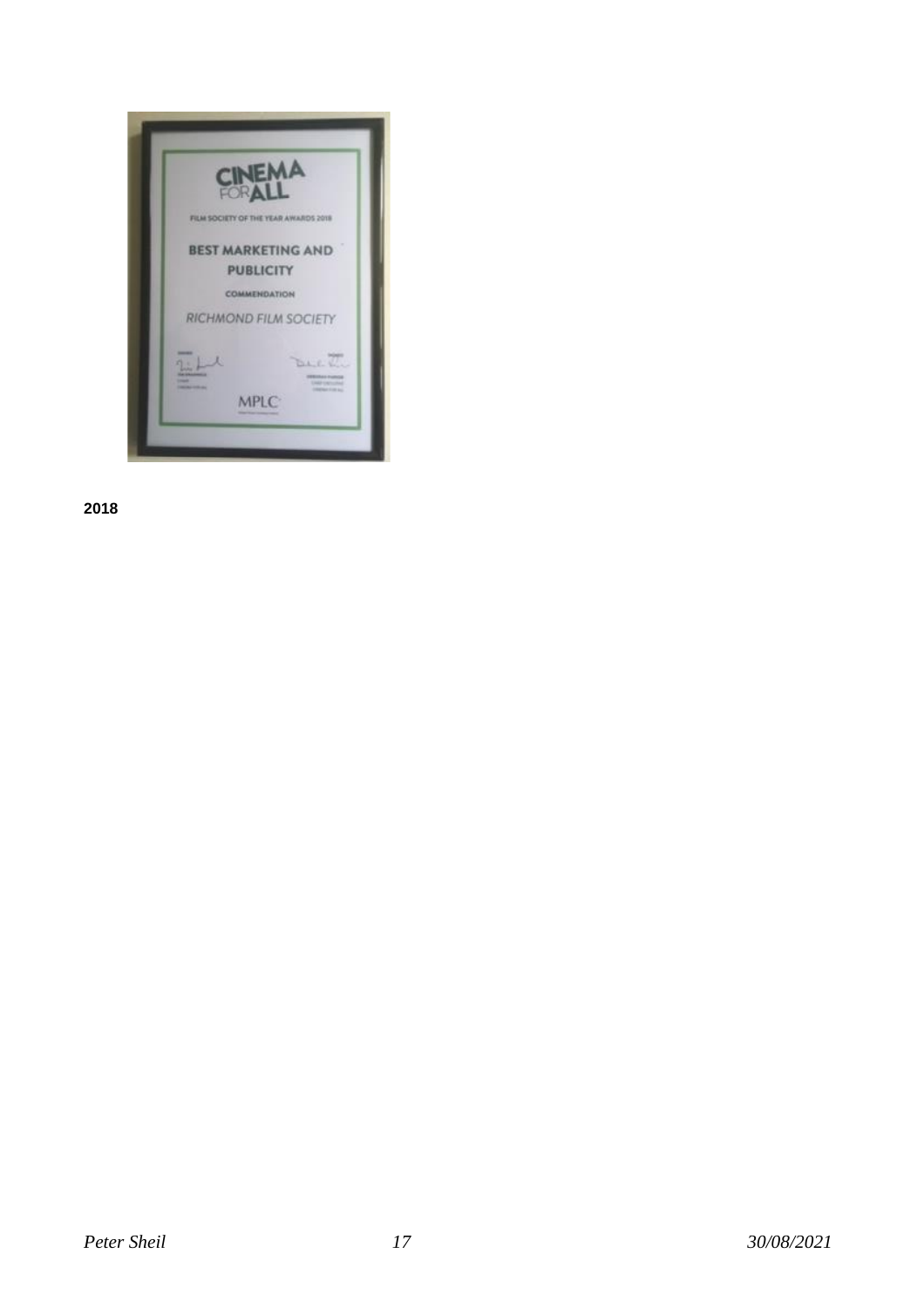### <span id="page-17-1"></span><span id="page-17-0"></span>**RFS Appendix I RICHMOND FILM SOCIETY & CINEMA IN RICHMOND – The Start by Tom Ruben, c 1983**

The first Film Society was formed just sixty years ago, and the movement soon spread throughout the land. By the late 1940s the Richmond Community Centre Film Group secretary Walter Lassally, who later became famous as a cinematographer- was meeting at the Community Centre in Sheen Road. This building, originally the Masonic Hall, was a cinema between 1911 and 1921 under the names, successively, of Pictorial Hall, Lounge Theatre de Luxe, Scala Kinemacolour, Clock, Grand and Queens; the Waitrose supermarket now occupies the site. The Film Group closed in the 1950s.

The present Richmond Fi1m Society was founded by Peter Strachan in 1963, and has been showing films regularly during the winter season every year since then. It followed in the footsteps of the Film Group by meeting in the Community Centre in Sheen Road, until that building closed in 1983; projection Community Centre was from the original cinema operating box dating from 1911.

# <span id="page-17-3"></span><span id="page-17-2"></span>**RFS Appendix II PETER STRACHAN – An Appreciation by Tom Ruben, 1989**

It all started in the early 1960's. Peter Strachan lived in Richmond and he and his wife Jean joined the nearest film society, at Kingston soon felt it would be nice to have a film society on his doorstep. He suggested to Kingston that they should start a Richmond section, perhaps showing the same films the day after or the day before they were shown in Kingston. It soon became clear that this would not be viable, and early in 1963 the idea of a separate society for Richmond was born. A committee was formed with Barrie Wood, who was Kingston's secretary, as chairman, and there was much other input from Kingston: one of the founder members was the Kingston treasurer, one Douglas MacVicar, who today is serving h1s second spell as treasurer of this society. But the most important post was of course that of secretary, and this was filled by Peter Strachan. And Jean Strachan was membership secretary.

The first trial film show was in April 1963, and this was so successful that it was decided to embark on a full season of nine shows starting that September in the **Community Centre** in Sheen Road. It was found that the only regular days on which the hall was free was every third Tuesday, and our meetings have been held on Tuesdays ever since.

Before the beginning of the season proper Peter was involved in a great deal of activity, a lot of it not strictly secretarial. For instance he made a large projection screen, consisting of a collapsible wooden frame covered with a sheet of canvas painted with white emulsion paint; transporting it to the **Community Centre**, assembling it and erecting it on stage was a major feat performed for every show. With Tom Ruben (who joined the committee soon after the start and with Peter has served on it continuously ever since) he built a projector stand constructed largely of gas tubing filched from demolition sites on Richmond Hill; we using that stand today. And he designed a series of very artistic covers for the programme notes in the early seasons, with a different design for every show, and he and Jean printed them. They have since become collectors' items.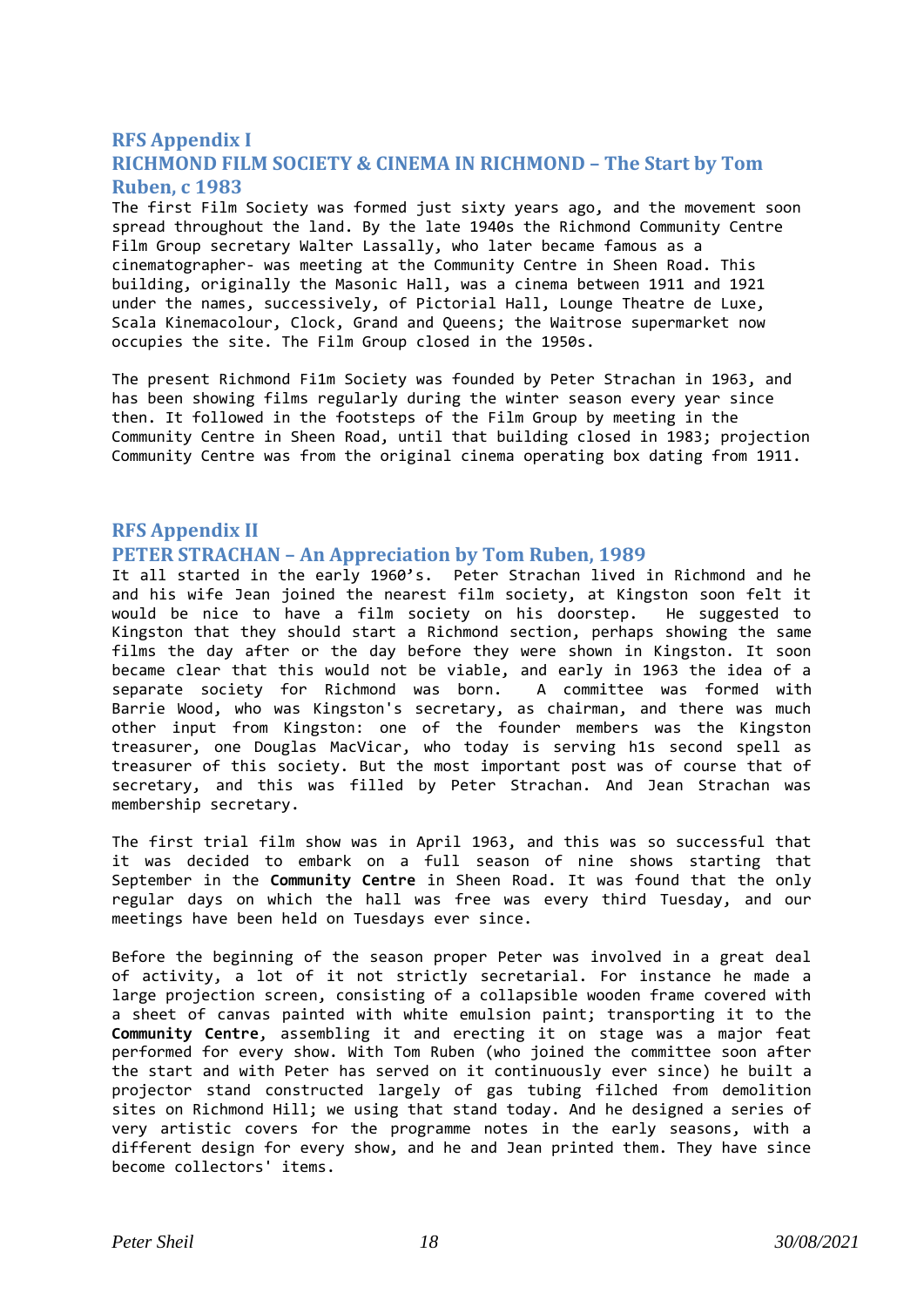Efforts were made early on to buy a projector for the society, but without success. Richmond Council refused to help - nothing much changes! The only response to an advertisement which one of our members put into the Times was from an American living in Vienna but who wrote from Moscow. As a result we had to borrow projectors, and Peter used to drive miles through the Surrey countryside to collect one from various obscure educational establishments before the show and to return it the next day. Peter also took his turn at projecting, in addition to carrying out his secretarial duties.

Then in 1971 there was a crisis when our chairman Roy Beckett died suddenly, and Peter accepted the challenge of taking on the chairmanship as well as continuing as secretary for some months. In November 1971 Peter stood down as secretary and is far as is known he has not written a word since. As chairman he played a very active part in the discussions that led to our move from the **Community Centre** to this auditorium, and in addition to his film society role he has taken on much voluntary work at **Parkshot**, notably thinking up the idea of the ArtSpace exhibitions and running them almost single-handedly; as a result he was appointed a governor of the college.

Peter Strachan was secretary for the first eight and a half years of the existence of Richmond Film Society, and has been chairman for the last eighteen years. In recognition of his services he, together with Jean was made an Honorary Life Member last year.

# <span id="page-18-1"></span><span id="page-18-0"></span>**RFS Appendix III Richmond Film Society 40th Anniversary [From** *Film* **2002] by Pat Hodgson**

#### **Pat Hodgson recalls some of the 'magical' experience of Richmond Film Society over the last 40 years**

Richmond Film Society held a party on September  $17<sup>th</sup>$  2002 to celebrate 40 years of films about 536 of them, plus numerous shorts and film clips. There were speeches, a birthday cake and naturally, a film - a new print of *IT* directed by Clarence Badger in 1927 and starring Clara Bow. "As fresh as the day it was made 35 years ago" said the Treasurer, who was dispensing drinks at the time and had temporarily lost his numeracy. Peter Strachan, founder and Chairman of the Society during the formative years, recalled in his speech the sheer hard work of the early days, when shows were held in the local **Community Centre Hall**. All equipment had to be brought in on the night - the borrowed projector installed, screen erected and chairs put out, after first ejecting reluctant badminton players from their court. It was the first time, Peter said, that he realised the true significance of the word "Chairman". The Hall was large, but not sound-proof. Sometimes music and intermittent thuds from the ballroom dancing class above could be heard over the sound track. The seats (award-winning stacking chairs) were extremely hard, and those in the know brought cushions with them. On the plus side around 220 people could be and were seated in the first 21 years of the Society. At the screening of Godard's *Weekend* in 1970, which was then banned in Surrey, the Hall was invaded by a nearby hippie colony. It was standing room only, and regular members complained that they could not see the screen because of babies on backs and Afro hairstyles.

Several members of the original committee later gave up careers in school teaching or insurance to work in film full-time, among them Peter Cargin and Barrie Wood, who went to the British Film Institute and Oliver Horsborough, who became a TV director. The first Treasurer Douglas MacVicar, in common with several founder members, had previously belonged to Kingston Film Society, the only Society in the vicinity at the time. Douglas is still in charge of Richmond's funds and Tom Ruben, the Society's first technical expert, still gives invaluable help to the present committee.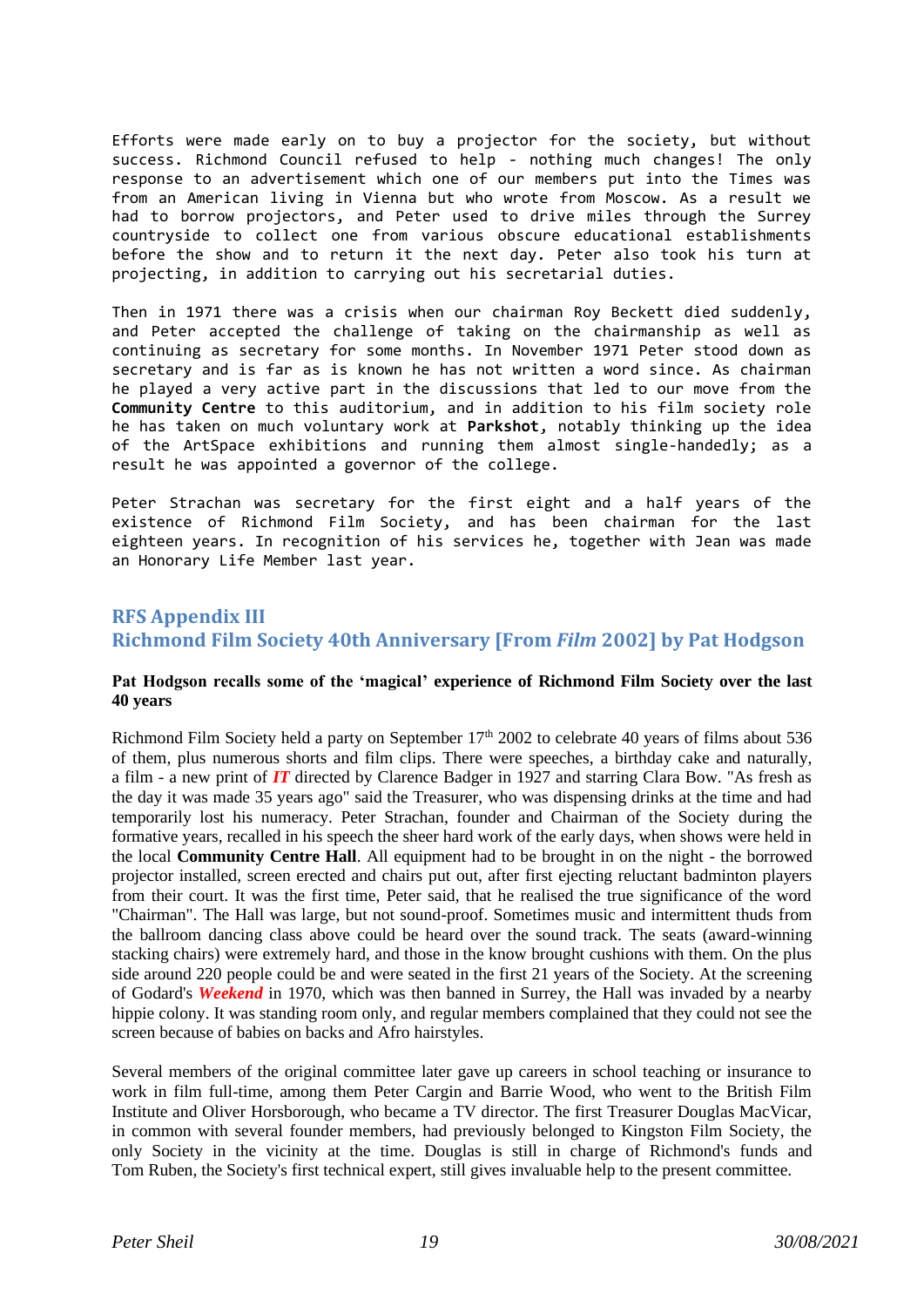Richmond's links with the cinema go back a long way. A "bioscope" was shown here during the Christmas pantomime at Richmond Theatre in 1899. In 1908 the Palais opened, showing 'The very last word in scientific electric and singing pictures". The first purpose-built cinema, the Talbot, opened on the site of stables, in Hill Street in 1911. Richmond's first recorded film society, also based at the **Community Centre**, was founded by cinematographer Walter Lassally in the 1940s-50s. The current Society remained at the Centre until 1984, when the building was pulled down for re-development. A new home was found at the **Studio Theatre**, part of the **Richmond Adult Community College** in **Parkshot**. Seating capacity here was only 120, and membership reduced accordingly, Ismael Merchant introduced his own production **Heat and Dust** at the first film show in the **Studio Theatre**.

Almost all the catastrophes common to film societies have happened at Richmond - missing lenses, damaged screens, the theatre group's spot-lights left in unreachable positions obscuring the screen, poor sound tracks, illegible sub-titles, interlopers who crept in after the lights had gone out to eat supper. The list is endless. Non-delivery of films was commonplace, particularly in the early days. On one occasion we were sent mixed reels our *Two-Lane Blacktop* intermingled with a very straight film indeed. We wondered what the other society had made of the mix. Once when a frame started to burn we admired the director's unusual technique for a minute before realising that this was actuality! We were generally quite pleased if someone walked out during a performance. At least this showed a reaction. (We later got more professional and gave out reaction slips). For the record, the biggest walk-out was for Borowczyk's *Immoral Tales*, but even the committee felt that the walkers-out probably had a point. One woman fainted during Franju's *Le Sang des Betes*, but the rest of the audience sat through it enthralled. Recently several people complained about the language and personalities of the characters in *Clerks*.

The committee has always chosen the programme in a reasonably democratic way each member recommends three films that he or she has seen and then argues it out with the rest. We have a large committee, representing a wide range of interests, and by the time the list is tweaked into shape, making sure that different countries and directors are represented and that the film has not been widely shown, it generally works out quite well, although there have been some memorable slanging matches at the early stages. Happy memories include three "spectaculars" in the Queen Charlotte Hall at **Parkshot**, which holds nearly 300 people. The 1988 event was called **Saturday Night at the Pictures**. Billed as "*A Nostalgic Return to the Golden days of Pre-War Cinema*", it was a sell-out. There were films, a talk by film historian John Huntley, and a Bar, Cafeteria, Ice-cream Girls, Potted Palms, Music and Memorabilia! A short pre-war documentary showing the benefits of the telephone called *Fairy of the Phone* was particularly appreciated.

Music was played on a portable organ, as the Hall had nothing to compare with the Compton electric organ, which had once graced the Richmond Odeon. An accompanist was always booked for silent films. Florence de Jong, a distinguished player from the silent era, gave the piano accompaniment for Eisenstein's *Strike* in 1981 in full evening dress. It was an expensive evening, as Florence rightly demanded star treatment. Among the many talks given over the years, one by Leslie Halliwell stands out. It was given shortly before he died, when he was choosing films for one of the TV Channels, as well as compiling his yearly guide.

It was a good time for film societies when Richmond was founded in the 1960s Some of the greatest directors in cinematic history were working and seemed to produce a new masterpiece every year. Although traditional audiences were declining, the young were passionately interested in every aspect of film. Anyone who did not experience the excitement and debate has only to see Woody Allen's films, where he happily confesses to an obsession with the cinema and with the work of Bergman and Fellini in particular. Today some of this passion has faded. Film societies have to compete with cinemas, television and video. Equipment needs up dating, as few films are transferred onto 16mm. Many early classic films are no longer available. The Richmond Film Society and others like it survive because the economics of film distribution mean that off-beat, subtitled films do not stand